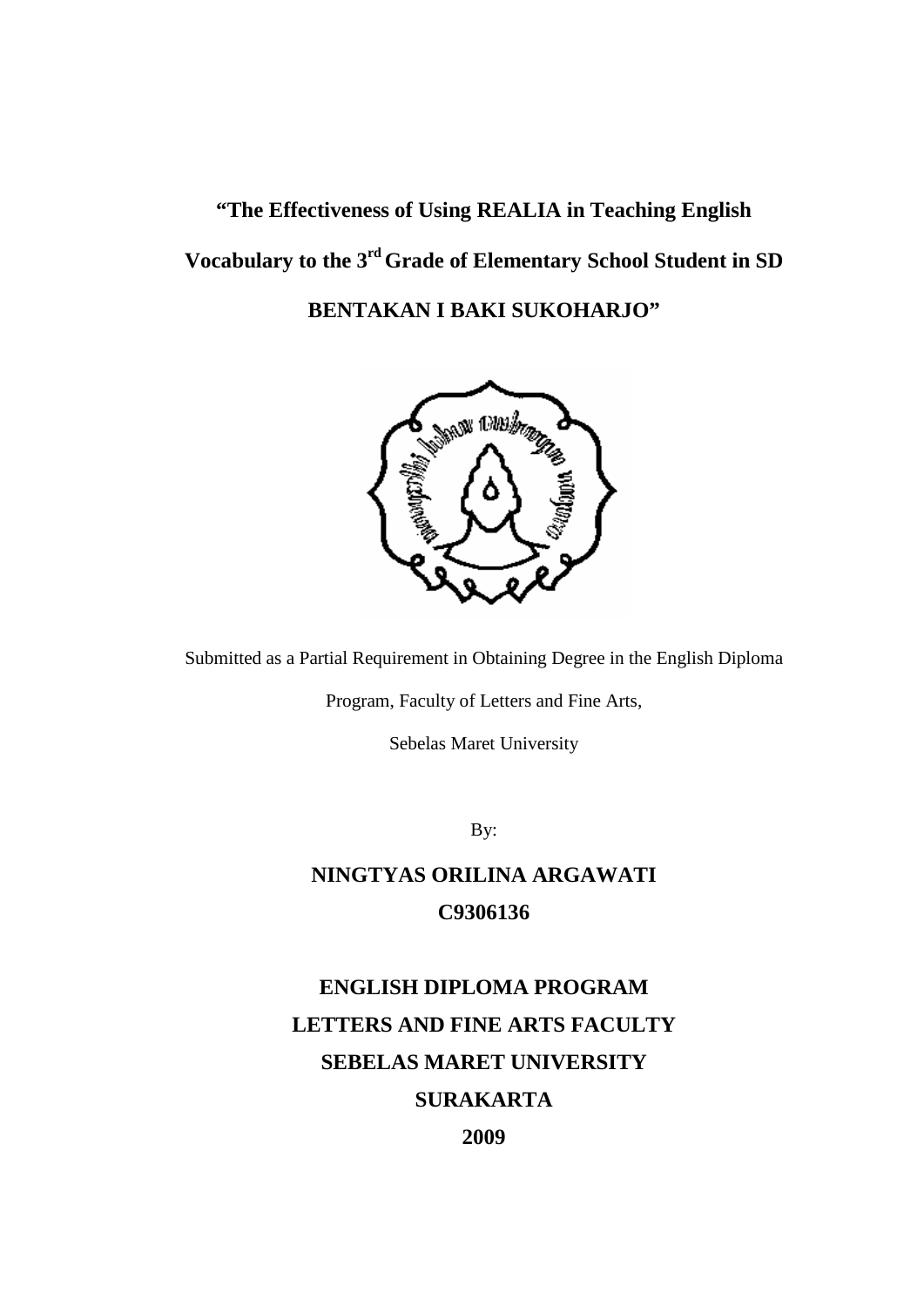#### THE APPROVAL OF CONSULTANT

#### Approved to be examined before the Board of Examiners English Diploma Program, Faculty of Letters and Fine Arts Sebelas Maret University

Title : EFFECTIVENESS OF USING REALIA IN TEACHING ENGLISH VOCABULARIES TO THE 3<sup>RD</sup> GRADE OF ELEMENTARY STUDENTS OF SDN BENTAKAN I BAKI SUKOHARJO Name : NINGTYAS ORILINA ARGAWATI NIM : C 9306136

Supervisor

Drs. Bathoro, MS, MA NIP. 130 529 731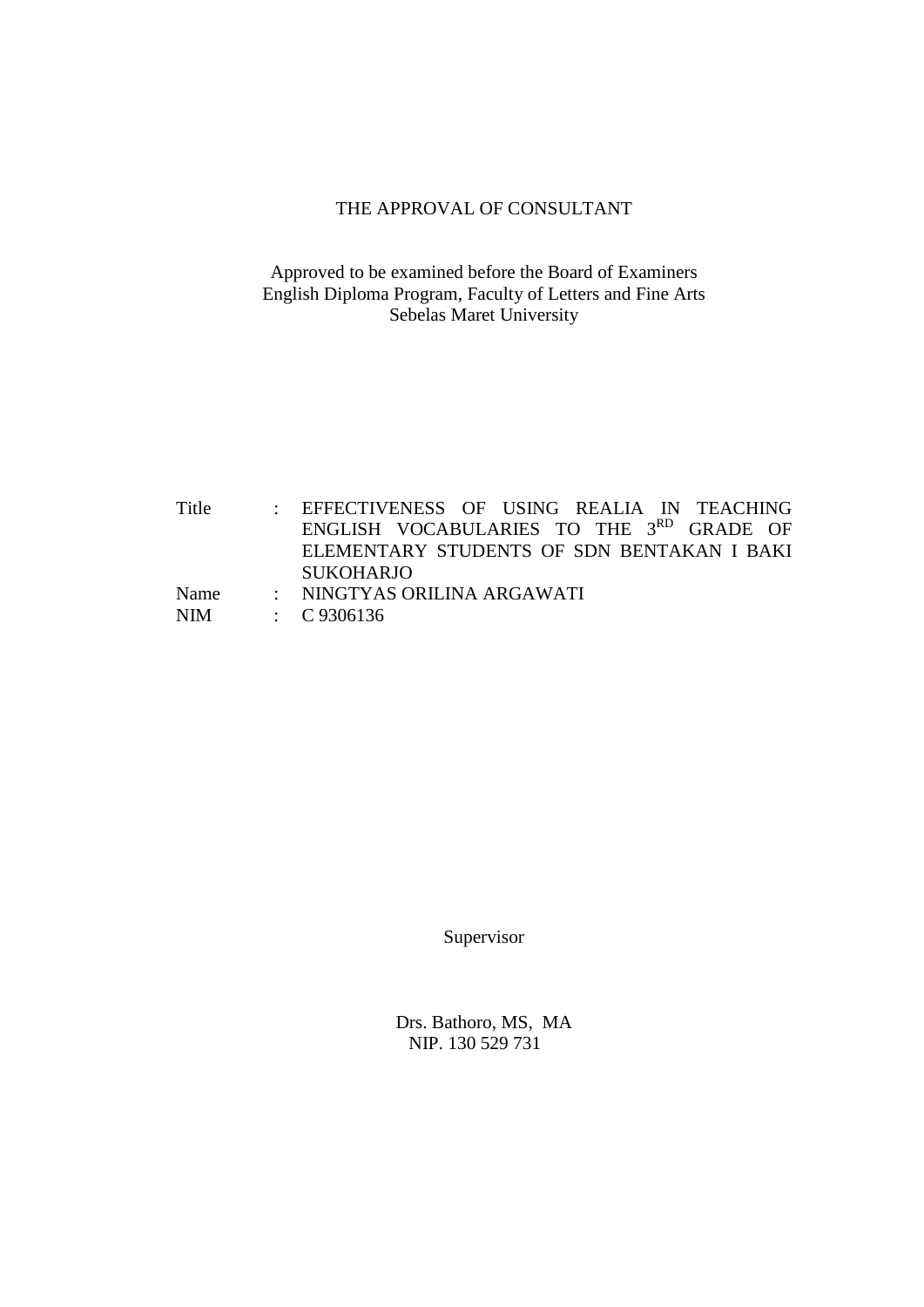#### **APPROVAL OF THE BOARD OF EXAMINERS**

| Title                                | EFFECTIVENESS OF USING REALIA                 |  | IN |
|--------------------------------------|-----------------------------------------------|--|----|
|                                      | TEACHING ENGLISH VOCABULARY TO THE 3RD        |  |    |
|                                      | <b>GRADE OF ELEMENTARY SCHOOL STUDENTS IN</b> |  |    |
|                                      | SDN BENTAKAN I BAKI SUKOHARJO                 |  |    |
| Name                                 | : Ningtyas Orilina Argawati                   |  |    |
| <b>NIM</b>                           | $\therefore$ C 9306136                        |  |    |
| Examination Date : $3rd$ August 2009 |                                               |  |    |

Accepted and Approved by the Board of Examiners, English Diploma Program, Faculty of Letters and Fine Arts

Sebelas Maret University

The Board of Examiners:

1. Yusuf Kurniawan, SS, MA (……………………….) Chairman NIP.

197111301999031001

2. M. Farkhan M, S.Ag., M.Ag (……………………….) Secretary NIP. 197007162005011003

3. Drs. Bathoro, MS, MA (……………………….) Main Examiner NIP. 130 529 731

Faculty of Letters and Fine Arts Sebelas Maret University Dean,

Drs. Sudarno, MA NIP. 195303141985061001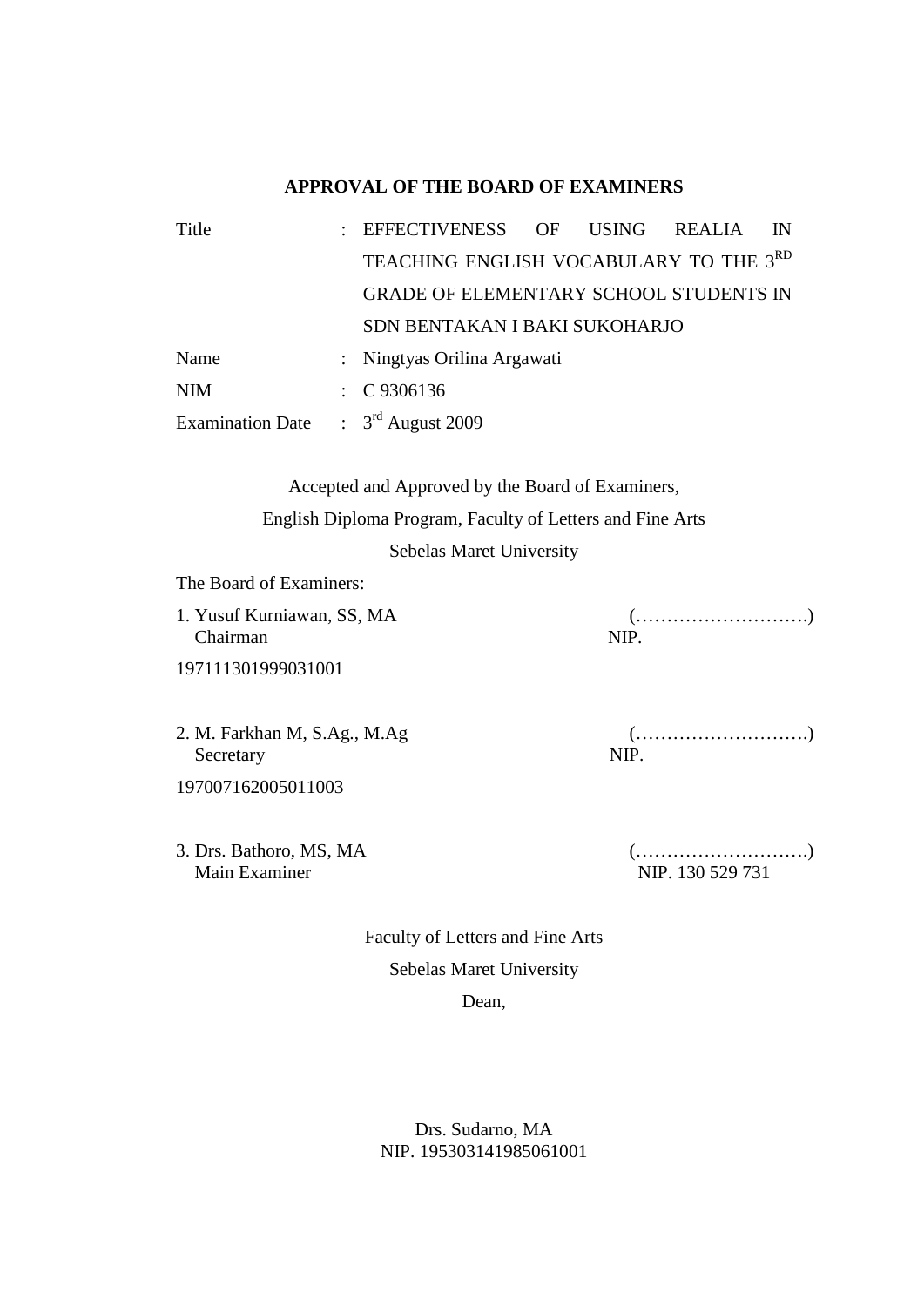**MOTTO**

# *"I'll be stronger if I've cried"*

*(Myself)*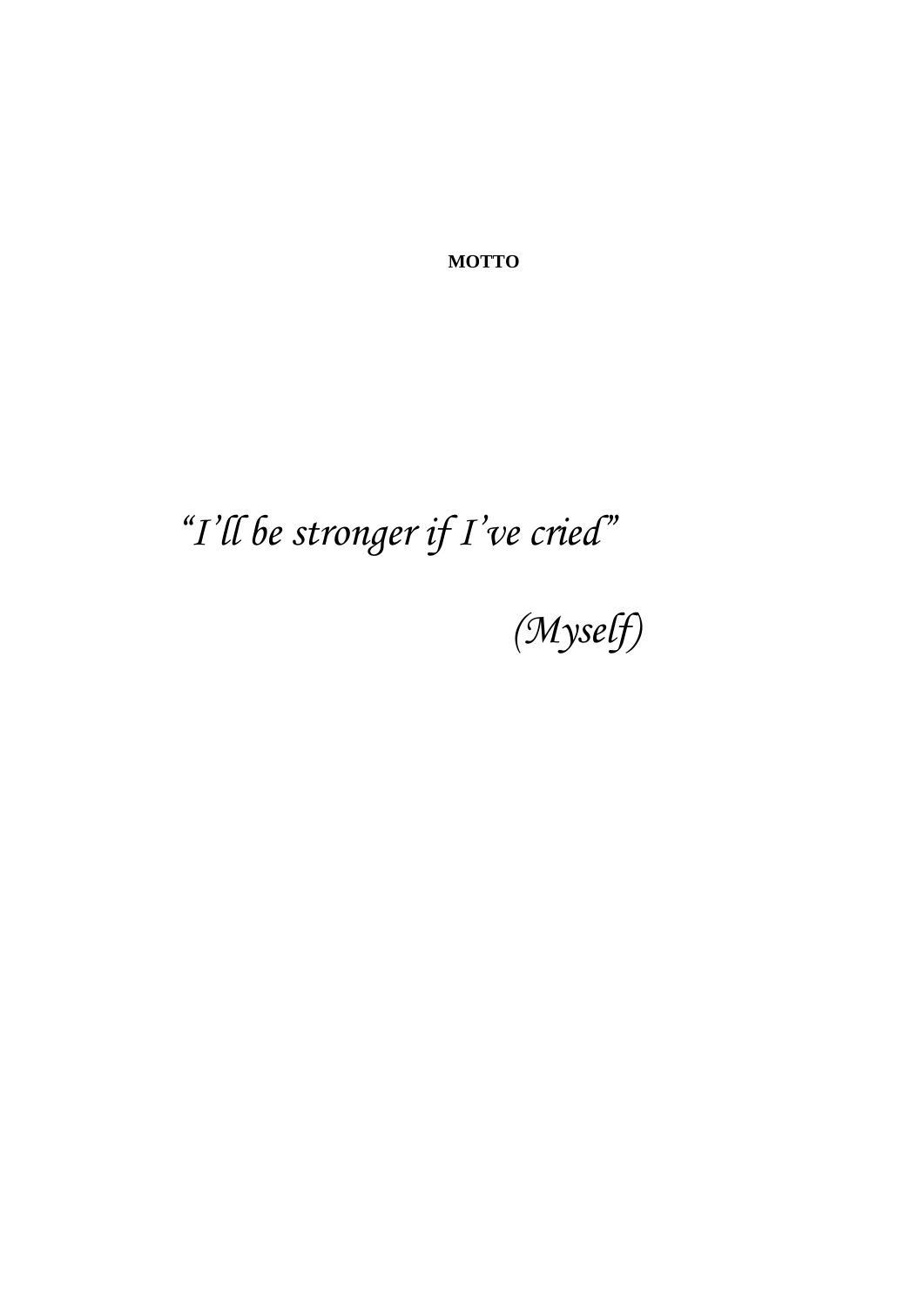#### **DEDICATION**

*From the Deepest of my heart, this Final Project is dedicated to:* 

- · *Allah SWT*
- · *My beloved Father and Mother*
- · *My Brothers and Sisters*
- · *My Lovely Friends*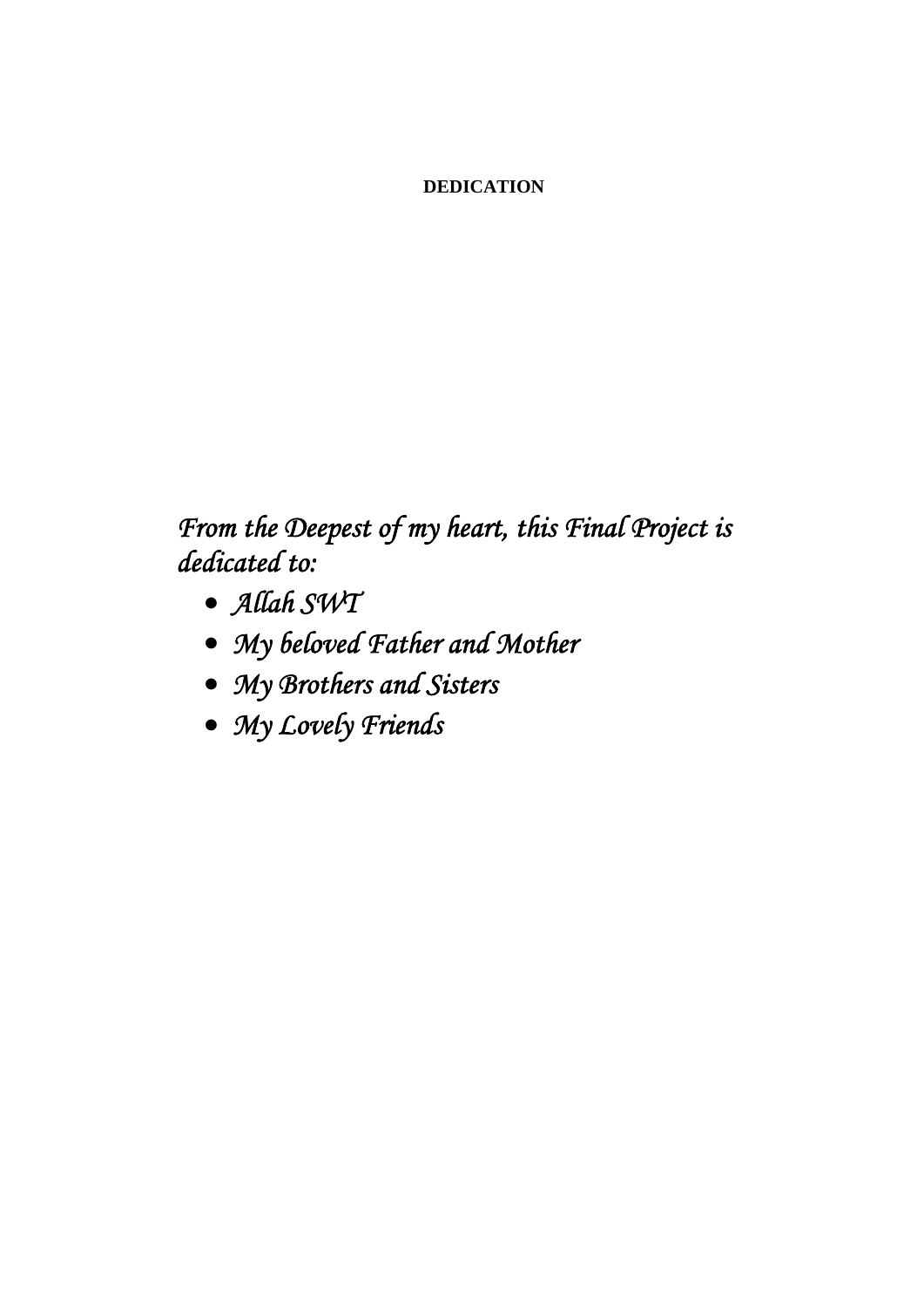#### **PREFACE**

This final project report is written based on the job training that the writer did in SDN Bentakan 1 Baki Sukoharjo, entitled **"The Effectiveness of using Realia** in teaching English Vocabulary to the 3<sup>rd</sup> grade of Elementary school **student in SD BENTAKAN I BAKI SUKOHARJO".** The writer is interested in discussing the process teaching English vocabularies to the young learners because learning English vocabularies is very important for the students in early age.

This final project discussed of teaching English vocabularies, the difficulties faced in teaching English vocabularies using *realia*, the problem solution of the difficulties found out, and the effectiveness of using *realia* in teaching English vocabularies.

I realized that there are still a lot of mistakes in this final project report. Therefore, suggestion and criticism are needed as an evaluation in the future. I hope this final project report will give benefit for everyone.

Sukoharjo, 28 July, 2009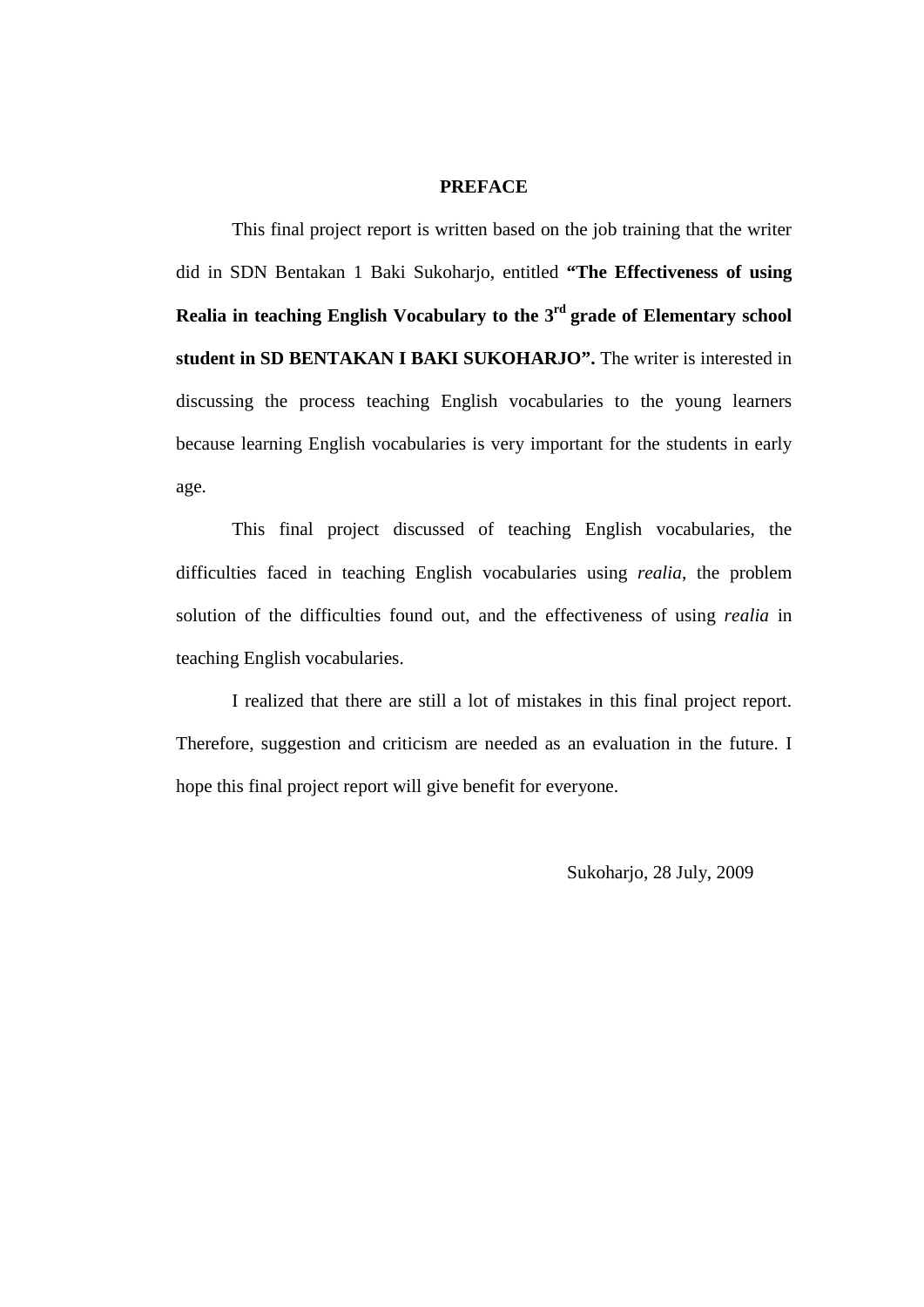#### **ACKNOWLEDGMENT**

Bismillahirohmanirrohim. Alhamdulillahirobbil'alamin. I would like to express my highest gratitude to the Lord of the universe, ALLAH SWT, for giving so much blessing and guidance for my live.

I realized that this final project report cannot be conducted successfully without the help of the individuals and the institution. In this opportunity, I would like to express my highest gratitude and appreciation to:

- 1. Drs. Sudarno, MA, Dean of the Faculty of Letters and Fine Arts Sebelas Maret University, for approving this report.
- 2. Yusuf Kurniawan, SS, MA, the head of English Diploma Program
- 3. Drs. Bathoro, MS, MA, my supervisor, thank you very much for the time, guidance, advice, and patience during the writing process of this final project report
- 4. Mr. Agus DP, SS, M.CALL, my academic supervisor, for the guidance during my study in English Diploma Program, Sebelas Maret University.
- 5. All of the lecturers in English Diploma Program who gave the best lecture
- 6. Drs. Suharto, the headmaster of SDN Bentakan 1for permitting me to have the job training.
- 7. Drs. Sriyono, the class teacher, thank you for always giving guidance during the job training
- 8. All teachers in SDN Bentakan 1, thank you for all help giving to me
- 9. All students in SDN Bentakan 1, I love you all. I will miss you making me annoyed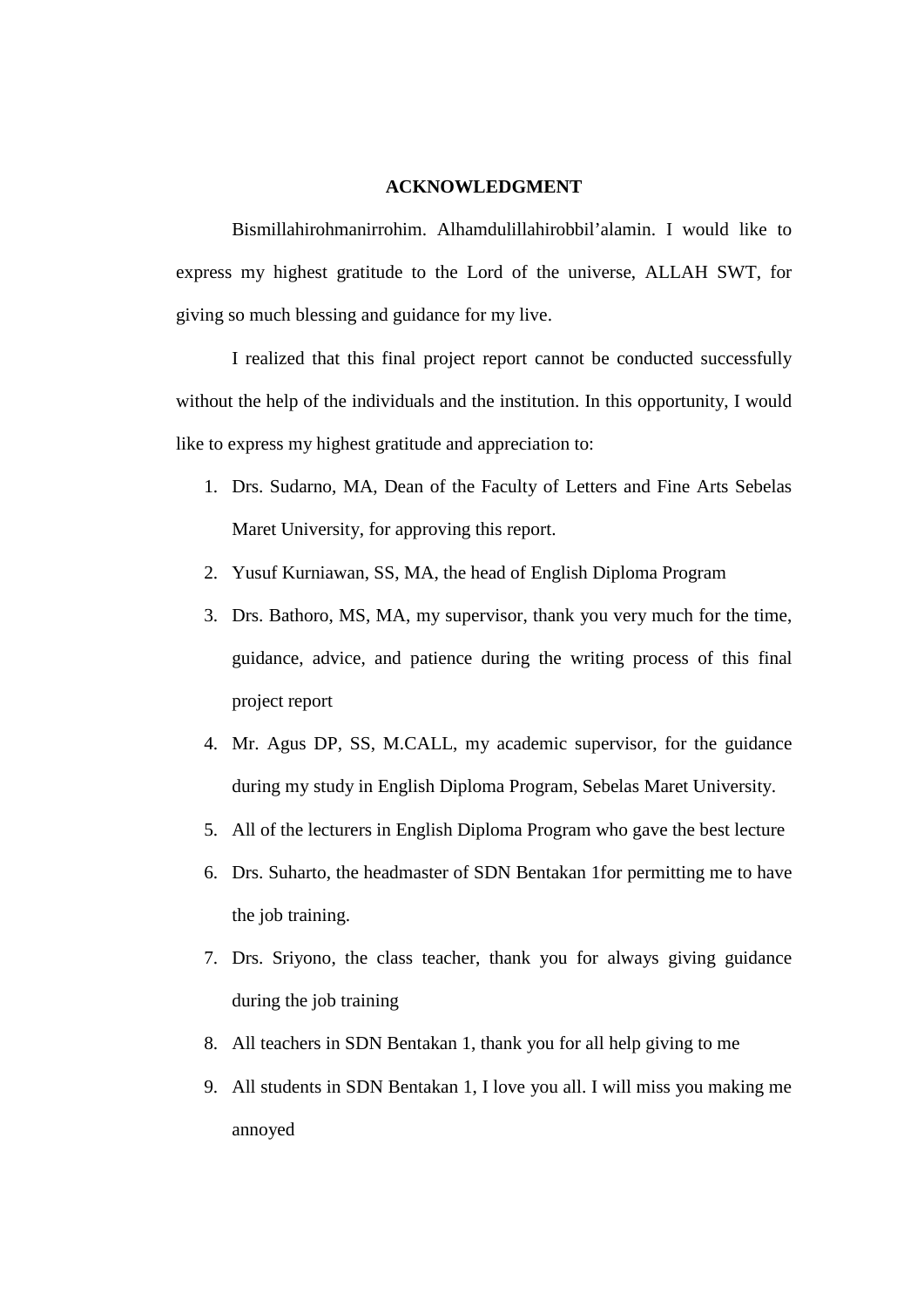- 10. My beloved mom and dad, for the pray, care, and understanding. My beloved brother, who always make me angry. Thanks for giving support that always make me strong
- 11. My best friend in 'Cabraw' (Mayonk, Devi, Lilis, Niswah, Erna), my boys (Sugi, Ganang, Weka, Harun). Thanks for always accompany and make me laugh, smile and happy. Keep spirit *ya* gals……… For Sugi, Go Fight!!! *Smua indah pada waktunya….(haha, Mayonk bgt).* I love you all.
- *12.* My beloved Bojo, Wahyu 'Kempong' Wibowo. Thanks for your love, your support, your patience during my difficulties that make me strong to face everything. I hope we will have a good future together. I love you….
- 13. Mas Arsha, thanks for the help during my study
- 14. My beloved *Kontraan* boys (mas Iyus, Hendro, Toyo, Aji, 'Abi', 'Shiro') and their girls (Wiwik, 'Umi', Rina). Thanks for coloring my days.
- 15. All my friends in English Diploma Program, Sebelas Maret University.

I realized that the final project is still far from being perfect. However, I expect some criticism and suggestions for developing my limited knowledge. I hope this final project will be useful for the English Diploma Program students and all of the readers.

Surakarta, 26 Juli 2009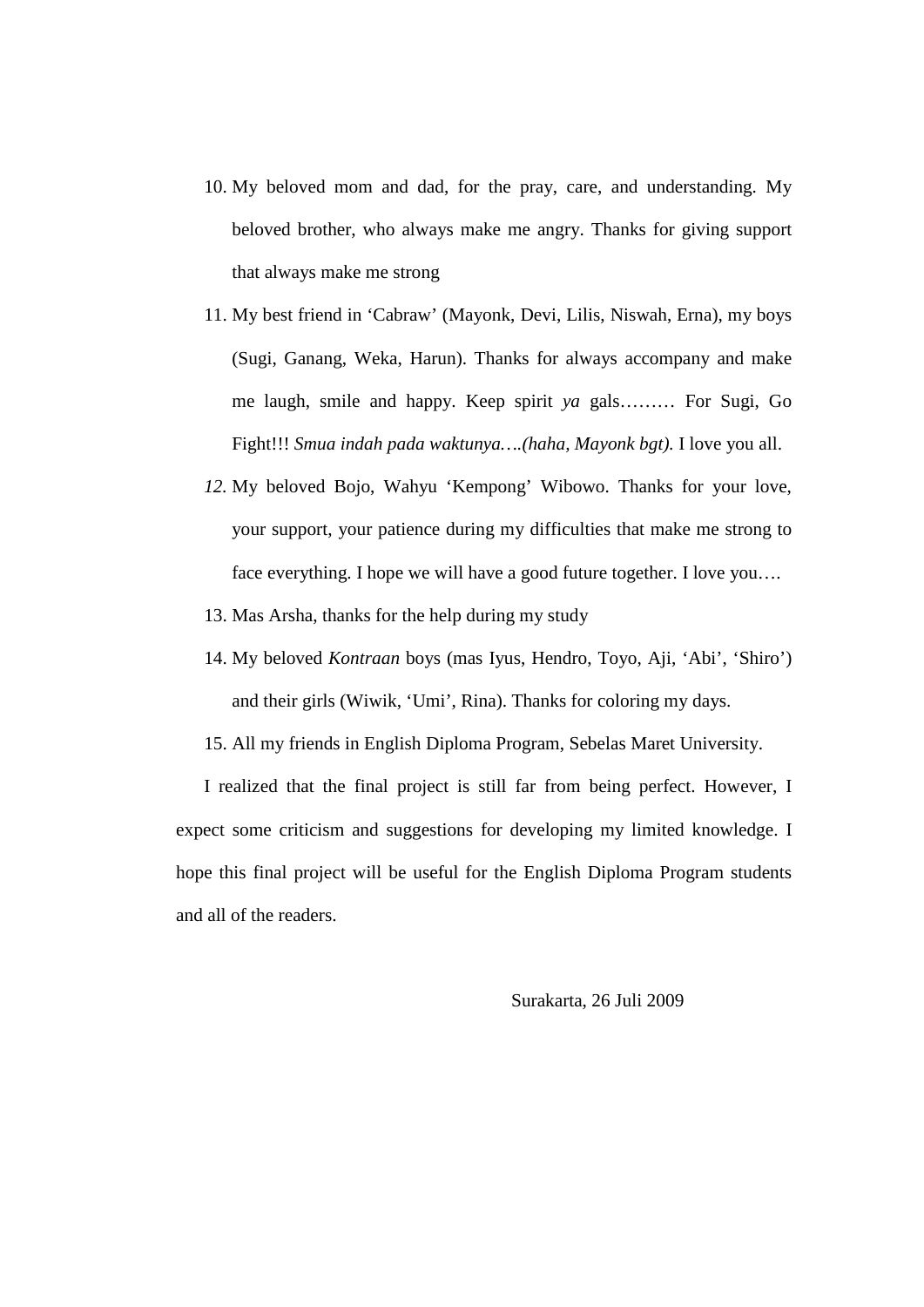#### **ABSTRACT**

#### **Ningtyas Orilina Argawati. 2009. THE EFFECTIVENESS OF USING REALIA IN TEACHING ENGLISH VOCABULARIES TO THE THIRD GRADE OF ELEMENTARY SCHOOL STUDENTS IN SDN BENTAKAN I BAKI SUKOHARJO. English Diploma Program, Faculty of Letter and Fine Arts, Sebelas Maret University.**

This report is written based on the job training done by the writer as an English teacher in SDN Bentakan 1 Baki Sukoharjo. There are three objectives stated in this final object report. They are: (1) to describe the process of teaching English Vocabulary using some educational tools that are usually known as *realia*; (2) to find out the difficulties of teaching English vocabulary to the elementary school student by using *realia;* (3) to solve the problems found out in order to make the learning process better.

This final project report is divided into four chapters. They are; chapter I: Introduction, chapter II: Literature Review, chapter III: Discussion, chapter IV: Conclusion and suggestion.

The data of this report is obtained from the writers' observation and experience when she taught English lesson. During conducting the job training, the writer used some steps to make the English teaching and learning process run smoothly. The steps covered greeting, warming up, motivating strategies, presentation strategies, skill practice, and assessment.

The result shows that there are some difficulties faced by the writer. But, the difficulties can be solved as fast as possible to make the learning process run effectively.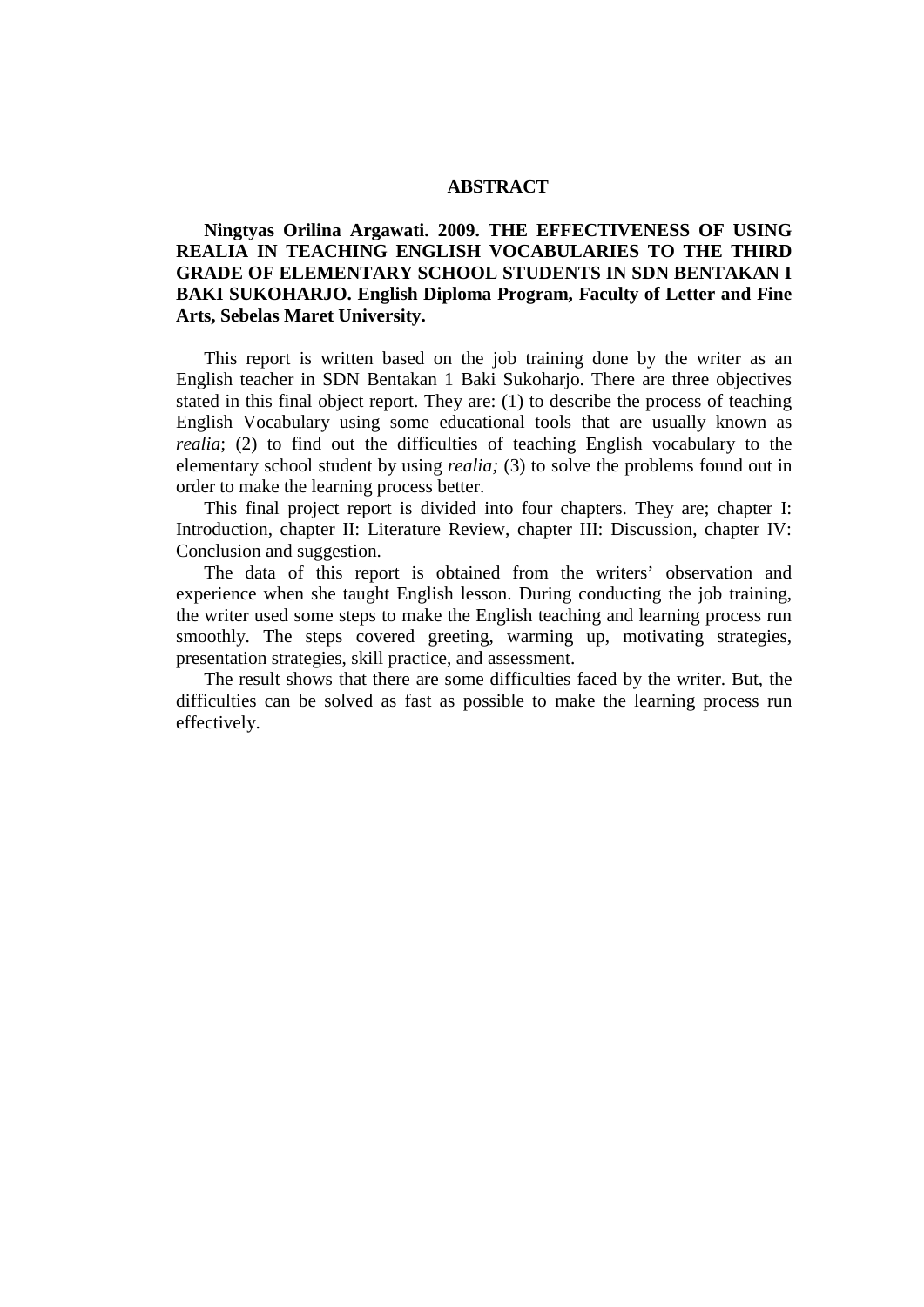#### **TABLE OF CONTENTS**

|                                                   | $\mathbf{ii}$  |
|---------------------------------------------------|----------------|
|                                                   | iii            |
|                                                   | iv             |
|                                                   | $\mathbf{V}$   |
|                                                   | vi             |
|                                                   | vii            |
|                                                   | ix             |
|                                                   | X              |
| <b>CHAPTER I : INTRODUCTION</b>                   |                |
|                                                   | $\mathbf{1}$   |
|                                                   | $\overline{2}$ |
|                                                   | $\overline{2}$ |
| <b>CHAPTER II : LITERATURE REVIEW</b>             |                |
|                                                   | $\overline{4}$ |
|                                                   | 6              |
|                                                   | 8              |
|                                                   | 10             |
| E. Teaching English Vocabularies to Young Learner | 11             |
| <b>CHAPTER III : DISCUSSION</b>                   |                |
|                                                   | 14             |
|                                                   | 17             |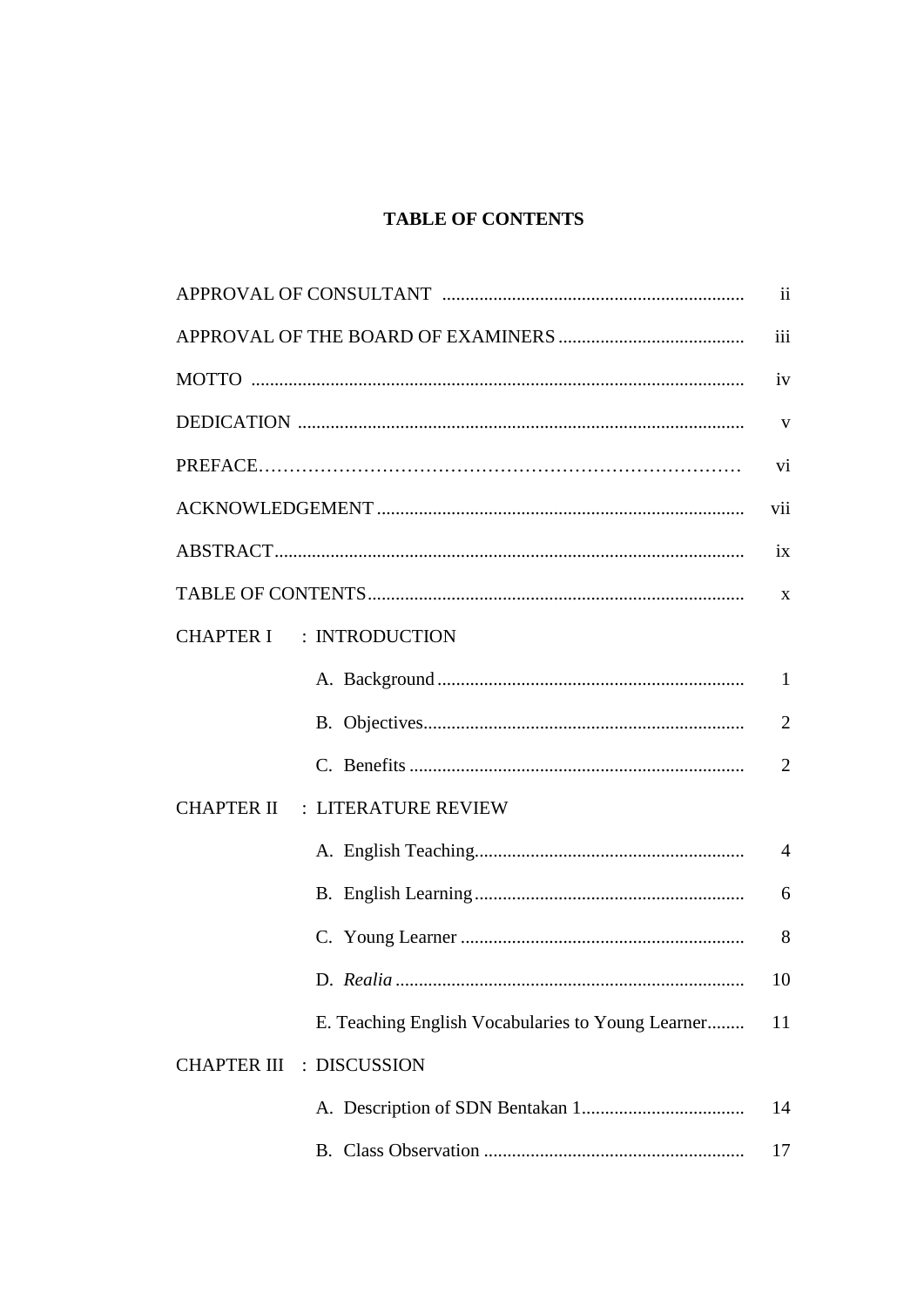|             |                                                      | 18 |
|-------------|------------------------------------------------------|----|
|             |                                                      | 19 |
|             |                                                      | 19 |
|             | 2.                                                   | 20 |
|             | 3.                                                   | 21 |
|             | 4.                                                   | 25 |
|             | 5.                                                   | 27 |
| Е.          | The Difficulties of Teaching English Vocabularies by |    |
|             |                                                      | 29 |
| $F_{\cdot}$ | The Solution to Solve the Problems Found Out         | 30 |
|             | G. The Effectiveness of using Realia in Teaching     |    |
|             |                                                      | 31 |
|             | CHAPTER IV : CONCLUSIONS AND SUGGESTIONS             |    |
|             |                                                      | 32 |
|             |                                                      | 34 |
|             |                                                      | 35 |
|             |                                                      | 36 |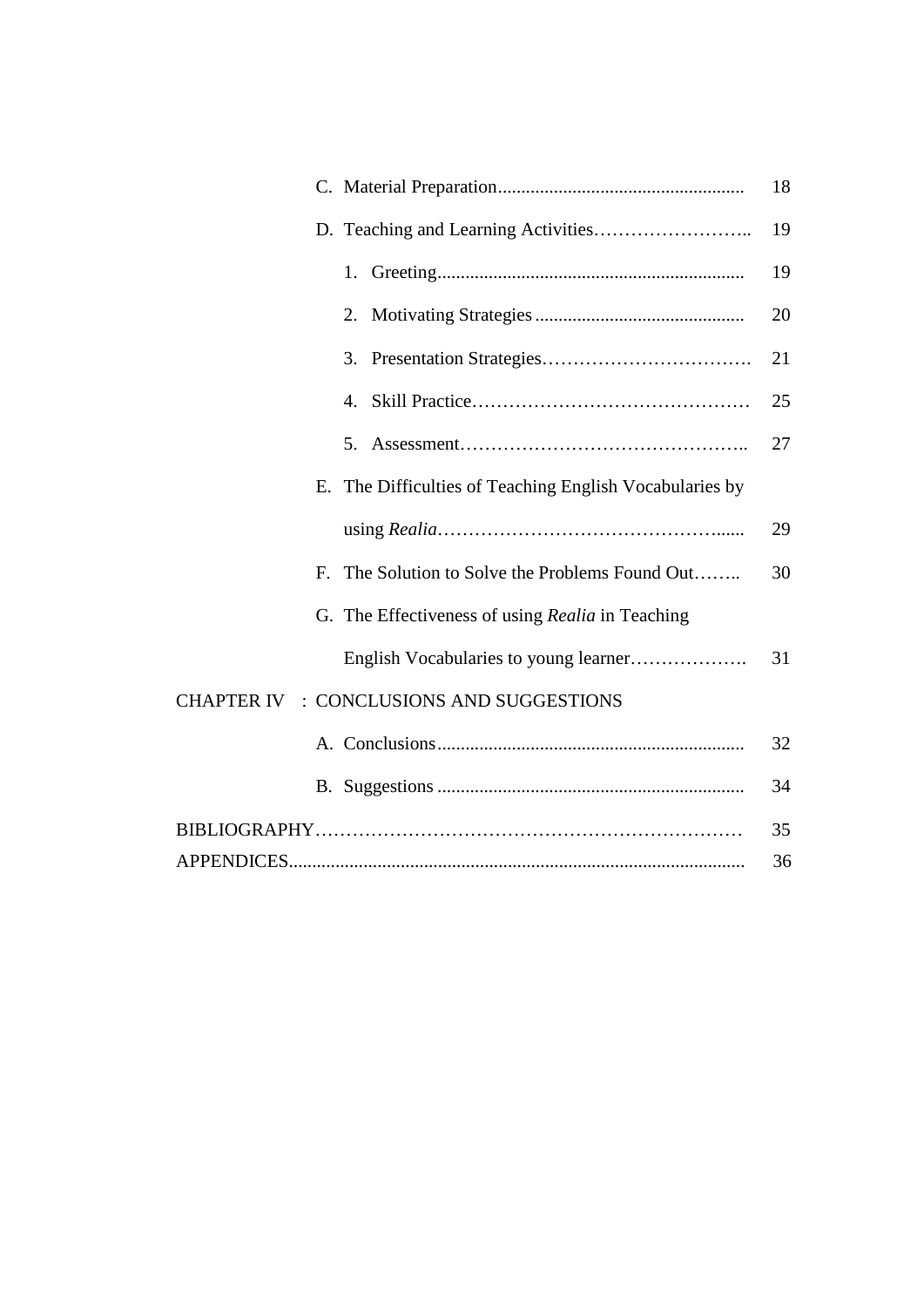#### **CHAPTER I**

#### **INTRODUCTION**

#### **A. Background**

Nowadays, English is very important in the world of communication and work. Even English is called the world language. Peoples all over the world use English to communicate with other person in foreign countries. In the world of work, English is usually stated as the requirement to work applicants.

Because of that, Indonesian Education Department decided to include the English as school subject in the curriculum. Formerly, people started teaching English at Junior high school, but in its development, people started teaching English at Elementary school, even there are some schools that started teaching English at kindergarten.

In English language teaching, vocabulary is very important thing to learn. With a good vocabulary, students can understand well what teacher says during the learning process. As a result, student can catch the material better. Beside this, good vocabulary makes possible to the student to make conversation.

But in fact, it is a difficult thing to teach English to the young learner. The young learners almost have no focus in the lesson. They are difficult to control. It is due to their ages that are too young. In learning process, they usually talk with each other, even they joke with their friends without giving attention to their teacher. This problem has to be solved as soon as possible to make the learning process run well.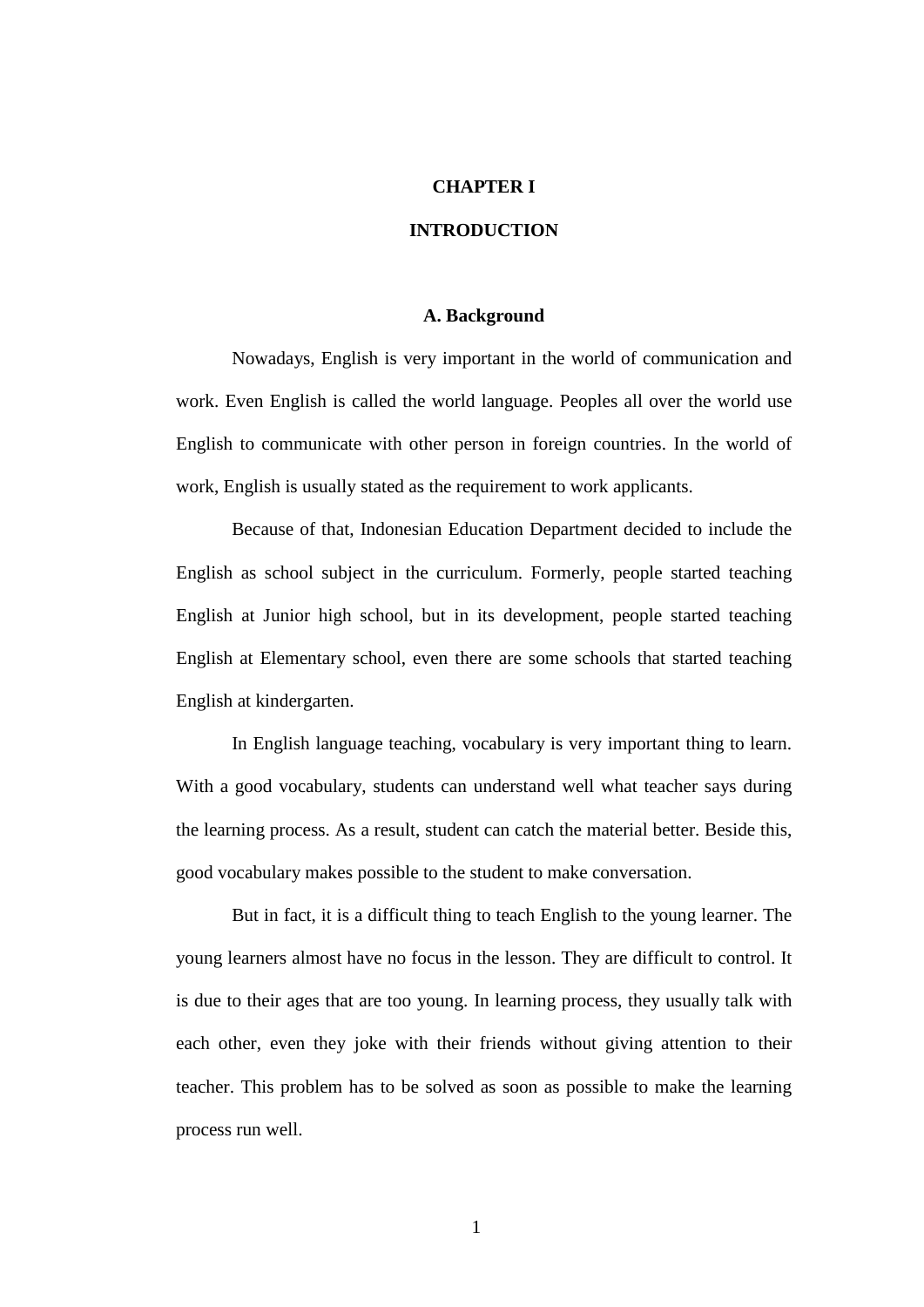Based on the explanation above, the writer decides to write a final project entitled: **"The Effectiveness of using REALIA / Educational tools in teaching English Vocabulary to the 3rd grade of Elementary school student in SD BENTAKAN I BAKI SUKOHARJO"**

#### **B. Objectives**

The objectives of this project report are:

- 1. To describe the process of teaching English Vocabulary using some educational tools that are usually known as *realia*;
- *2.* To find out the difficulties of teaching English vocabulary to the elementary school student by using *realia*
- 3. To solve the problems found out in order to make the learning process better.

#### **C. Benefits**

This report is expected to be beneficial for:

1. The teacher in SDN BENTAKAN I

The writer hopes that this project report will be beneficial for the teacher to improve their vocabulary teaching methods to increase the desire of the young learners, especially the elementary student, to learn English

2. The readers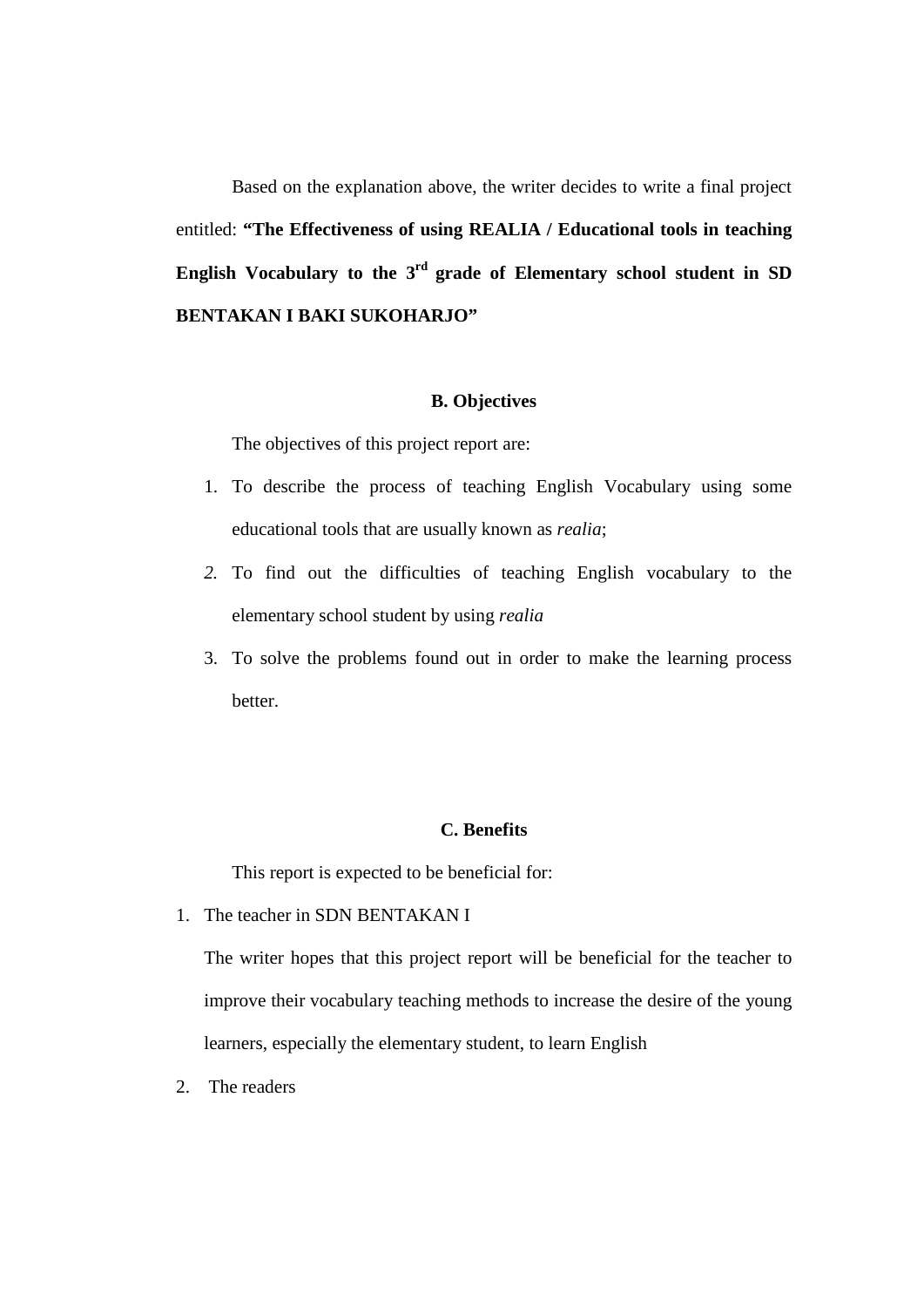This final project is expected to be beneficial for the readers to increase their knowledge about vocabulary teaching methods

3. The language learner

This final project is beneficial for the language learner to make them know that learning English is fun, so it can raise their awareness for learning English vocabulary.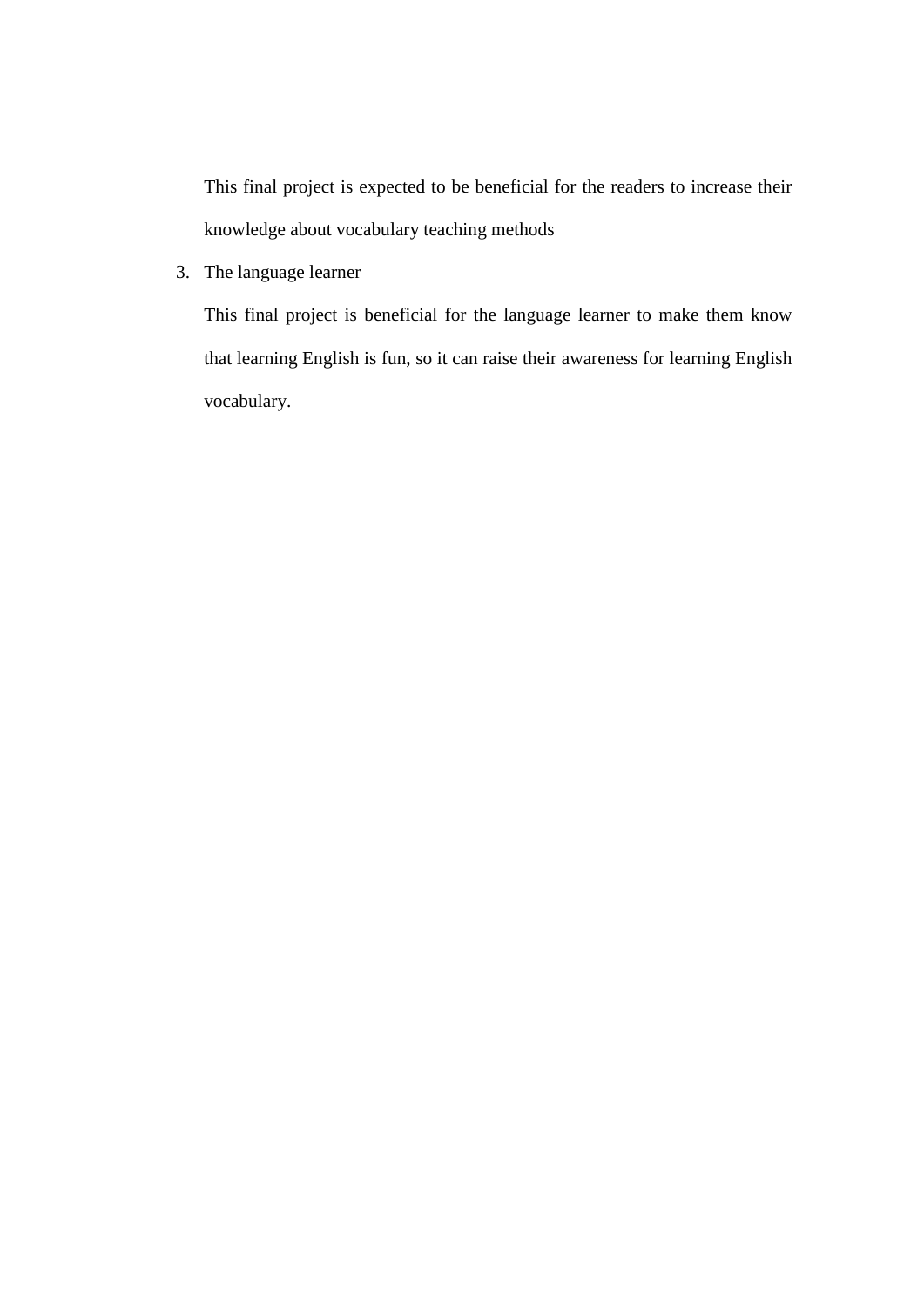#### **CHAPTER II**

#### **LITERATURE REVIEW**

#### **A. English Teaching**

Teaching and learning are the two crucial elements in learning process that cannot be separated from each other. Teaching activity can help the learning process run effectively. As Douglas Brown says in his book *Principles of Language Learning and Teaching*, "Teaching is guiding and facilitating learning, enabling the learner to learn, setting the condition to learning" (Brown 2000:7). It means that teaching is an activity to help and asses someone in learning something in order that they can understand what they are learning better. Definition of teaching is also stated by Cole and Chan, "teaching is a complex phenomenon that takes into account a wide range of personal characteristic, professional skills and specialized based of knowledge." (Cole and Chan, 1994:2).

In teaching activity, a teacher plays an important role in controlling the student during the learning process. Jeremy Harmer stated," The behavior and the attitude of the teacher are the most important factors in the class room". (Harmer, 1991:249). Therefore, every teacher has to have a good personality and capability to lead the student, because teacher has to be able to control and manage the student in the class in order that they can learn well. There are some requirements to be a good teacher. They are;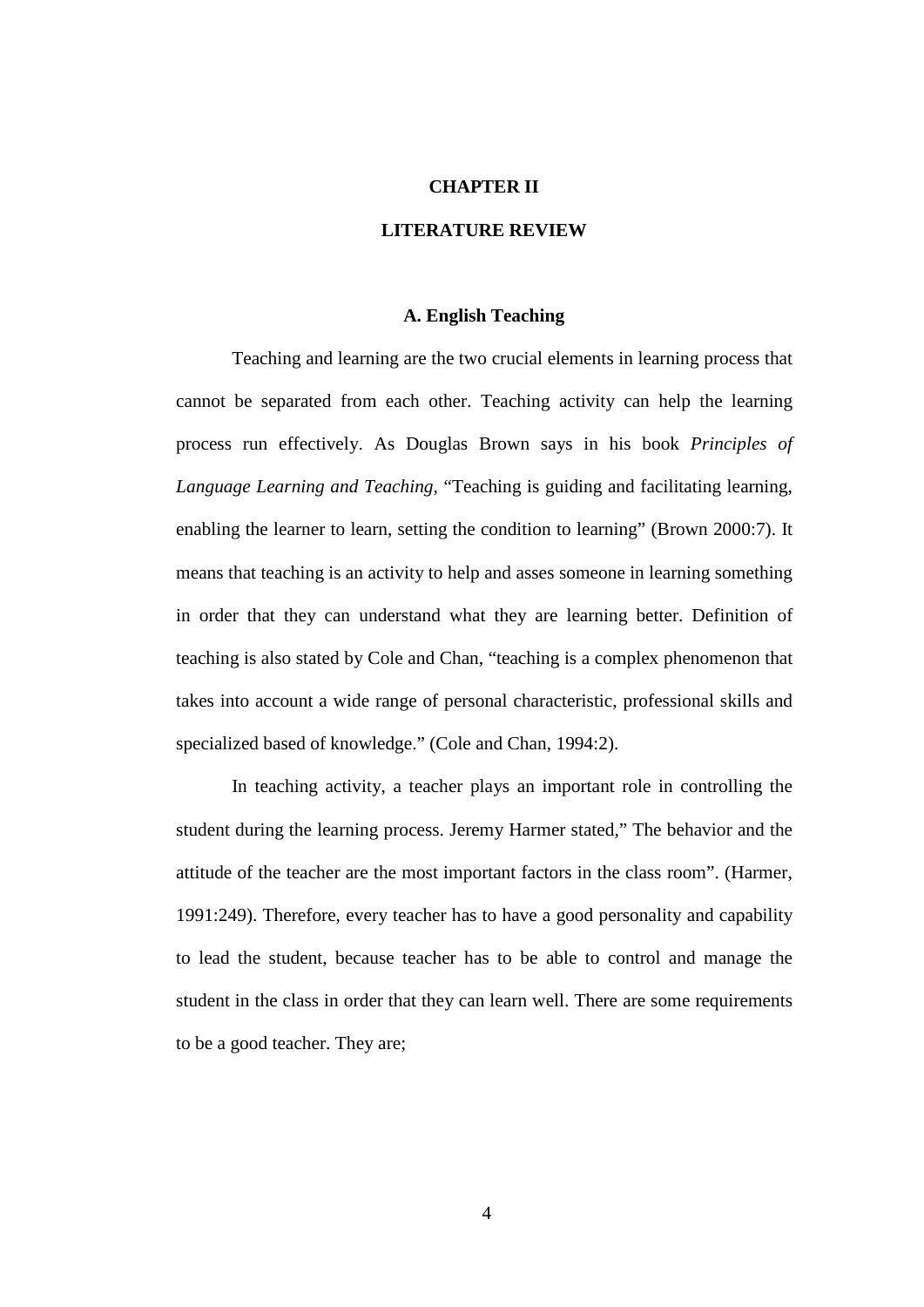- 1. A teacher should make an interesting lesson
- 2. A teacher must love his/her job
- 3. A teacher should have his/her own personality
- 4. A teacher should have much of knowledge
- 5. A good teacher is an entertainer in a positive sense not in negative sense
	- (Harmer, 1998:1-2)

Besides having a good capability to lead, a teacher has to create a good teaching and learning process. It can be done by applying these issues:

- a. Creating a relaxed and enjoyable atmosphere in the class room
- b. Retaining control in the class room
- c. Presenting work in an interesting and motivating way
- d. Providing conditions so pupils understand the work
- e. Making clear what pupils are to do and achieve
- f. Judging what can be expected of a pupil
- g. Helping pupils with difficulties
- h. Encouraging pupils to raise their expectations of themselves
- i. Developing personal mature relationship with pupil
- j. Demonstrating personal talents and knowledge

(Williams and Burden 1992:48)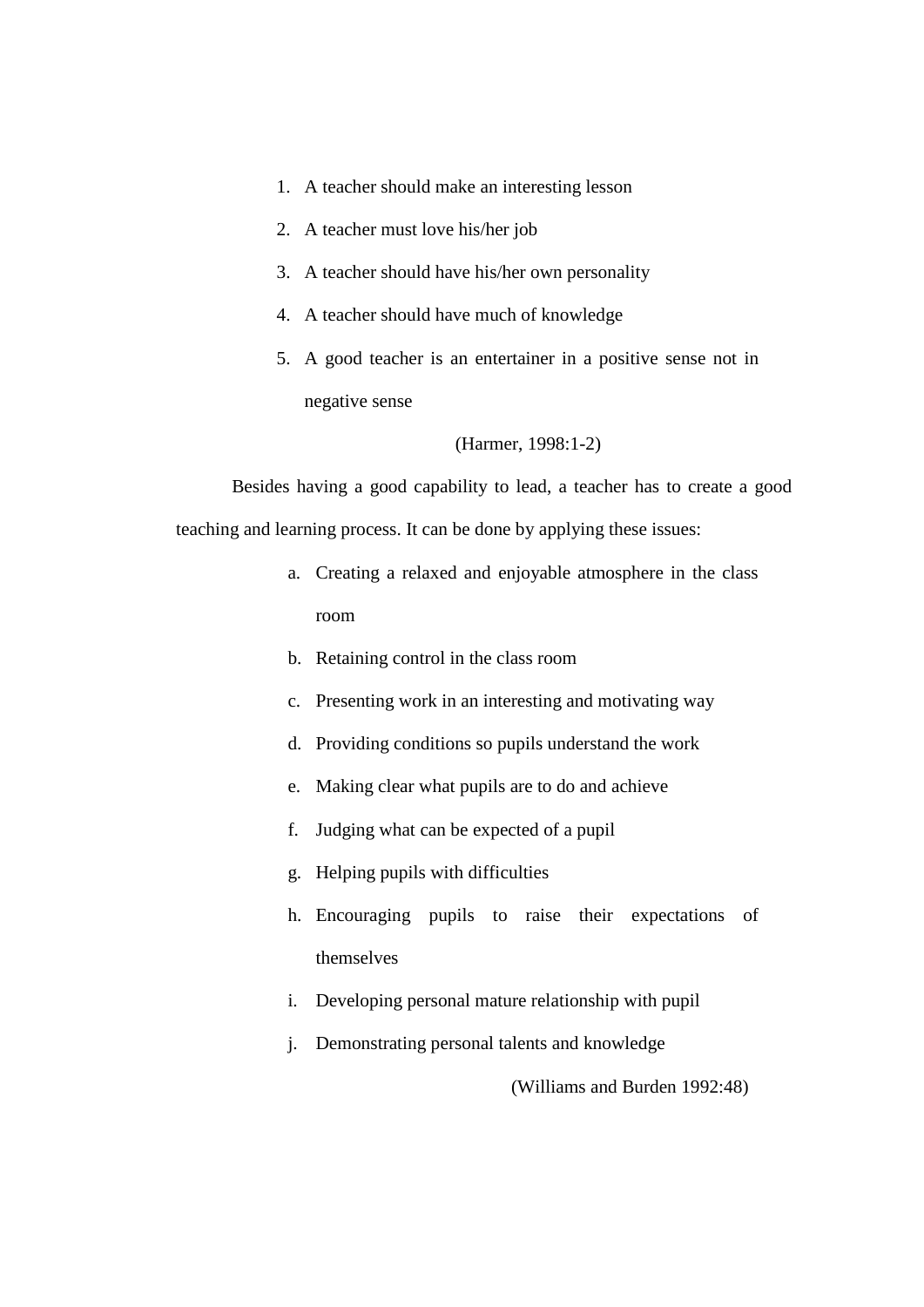#### **B. English Learning**

Learning is an activity that is done by someone to get knowledge. As stated bellow, teaching and learning can not be separated. It is due to the fact that both of them are essential in accepting new knowledge for the students. Without teaching, learning process can not be evaluated well. Moreover, without learning, the students can not improve their capability in mastering new knowledge.

According to Harmer, learning is defined as "the process of accepting the knowledge" (Harmer, 1998:237). Kimble and Garmezy stated, "Learning is relatively permanent change in a behavioral tendency and result of reinforced practice" (Kimble and Garmezy, 1963:133).

Learning can be done not only in formal classes, but also in informal classes. In other words, learning cannot only be done by reading a book and noting something in a writing book, but it can also be done by seeing something in the surrounding. For example, seeing the beautiful scenery can be a learning process of a kid to recognize the nature. Even watching television can also be a learning process too, because the kids can receive much of information and knowledge. But, in this activity, the parents have to be good guards in choosing the right programs for their children. Moreover, Harold explained,"Learning is to observe, to read to imitate, to try something themselves, to listen, to follow direction" (Harold Spear, 1995:94).

According to Douglas Brown in his book *Teaching in Principles*, learning can be defined as the following statements:

1. Learning is acquisition or 'getting'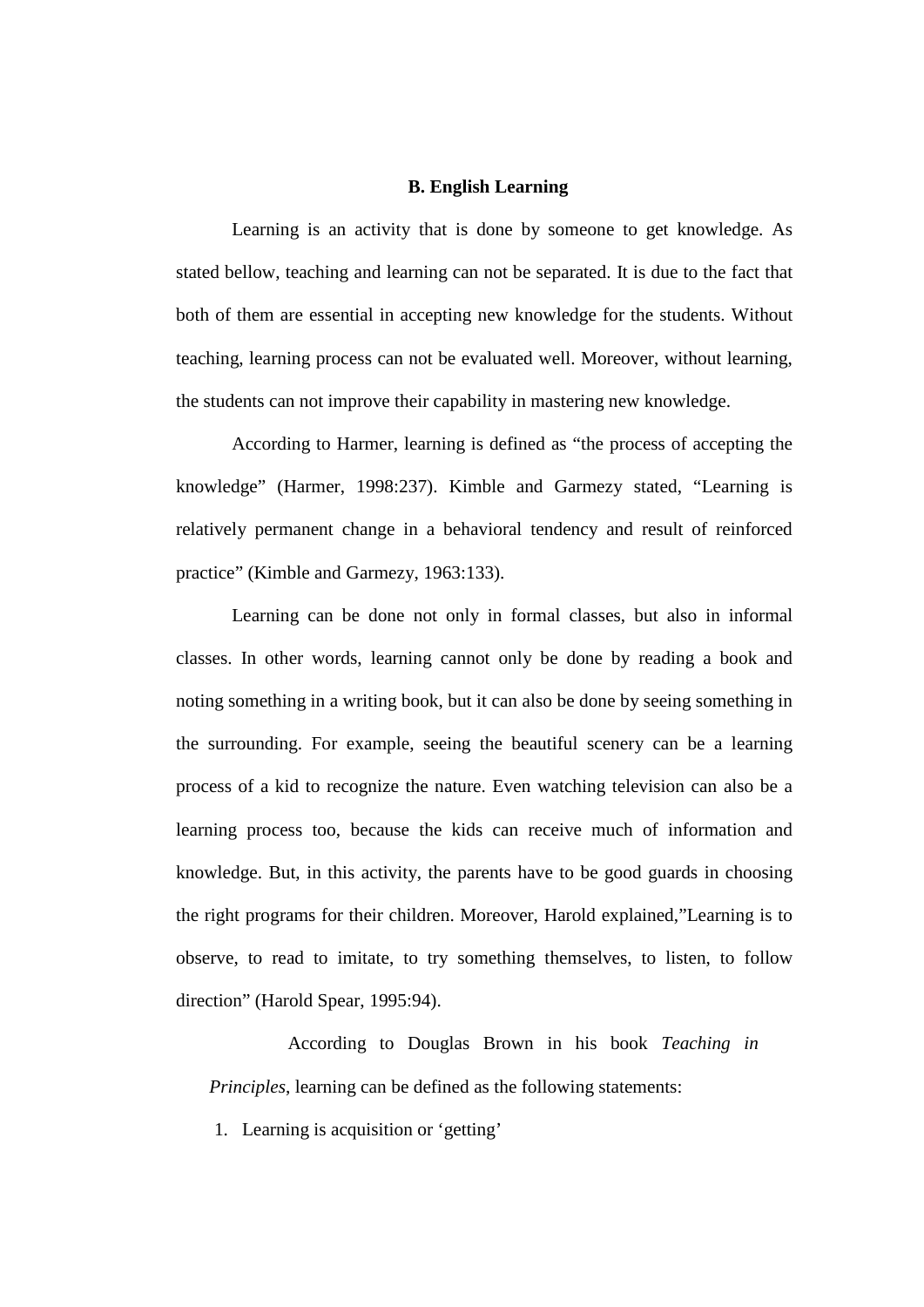- 2. Learning is retention of information or skill
- 3. Retention implies storage system, memory, cognitive organization
- 4. Learning involves active, conscious focus and acting upon events outside or inside the organism
- 5. Learning is relatively permanent but subject to forgetting
- 6. Learning is a change in behavior

#### (Brown, 2001:7)

From those statements above, it is clearly seen that learning is a complex activity done by the learners involving their mental process and their physical process. Therefore, it needs a lot of work to reach the best result, both the teacher and the students.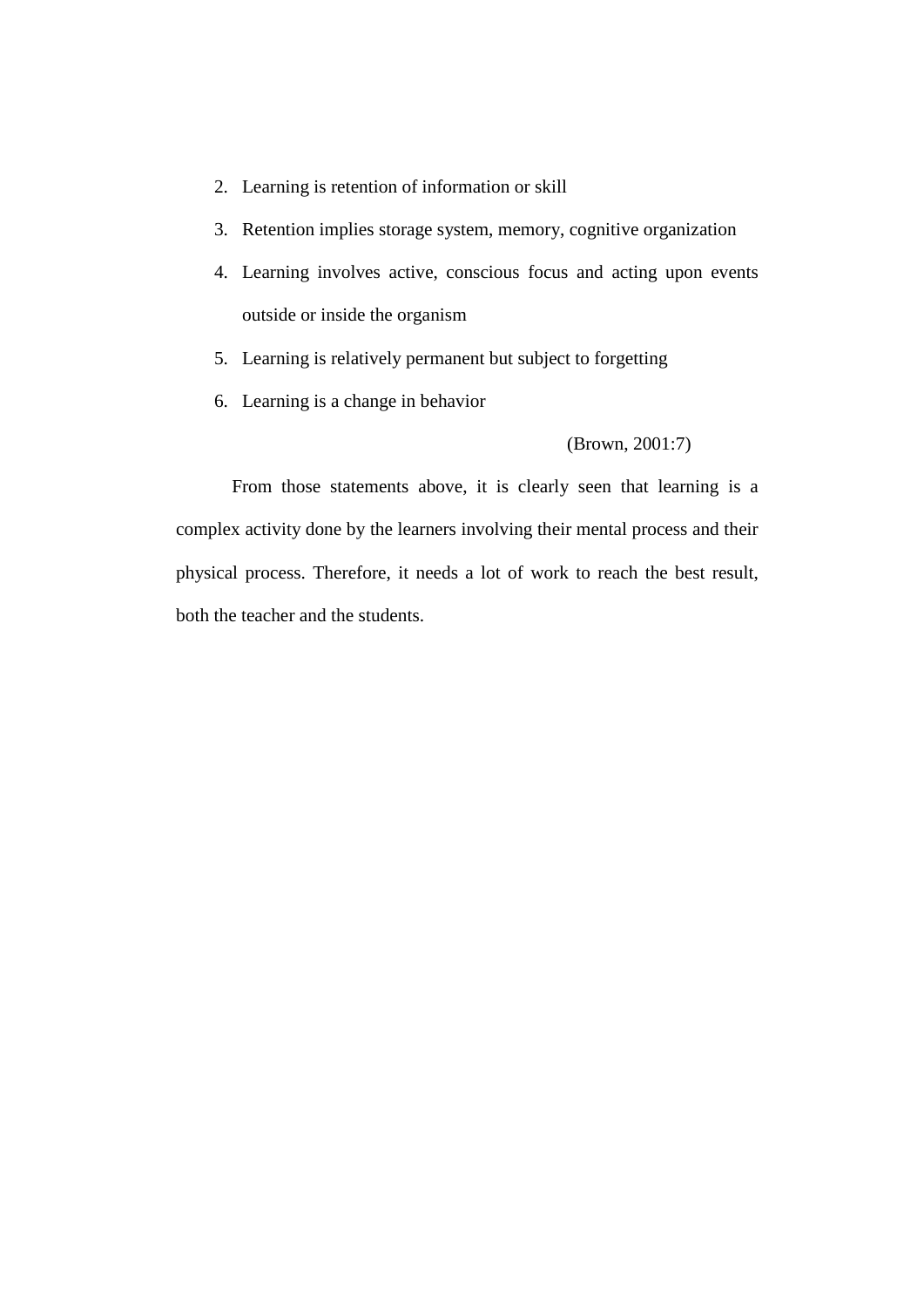#### **C. Young Learner**

Learner is divided into some groups, on the cases of certain criteria. One of them is age. Young learners are student in elementary school. Philips stated that young learners mean "children from the first years of formal schooling (5 or 6 years old) to eleven or twelve years of age" (Philips, 1996:5).

There are several characteristics of young learner:

- 1. Young learner is only beginner in his/her schooling. Teachers have a major opportunity to mould their expectation of life in schooling
- 2. As a group they are potentially more differentiated than secondary or adult learner, for they are closer to their varied home cultures and new to the conformity increasingly imposed cross cultural grouping by the school.
- 3. They tend to be keen and enthusiastic learners without inhabitations which older children sometimes bring to their schooling.
- 4. Their learning can be closely linked with their development of ideas and concept, because it is so close to their initial experience of formal schooling.
- 5. They need physical movement and activity as much as stimulation for their thinking and the closer together these can be the better.

(Brumfit, Moon and Tongue, 1995: v)

According to Wendy A Scott and Lisbeth H Ytreberg in their book *Teaching English to Children*, young learner is classified into two main groups:

1. The five to seven years old (beginning stage)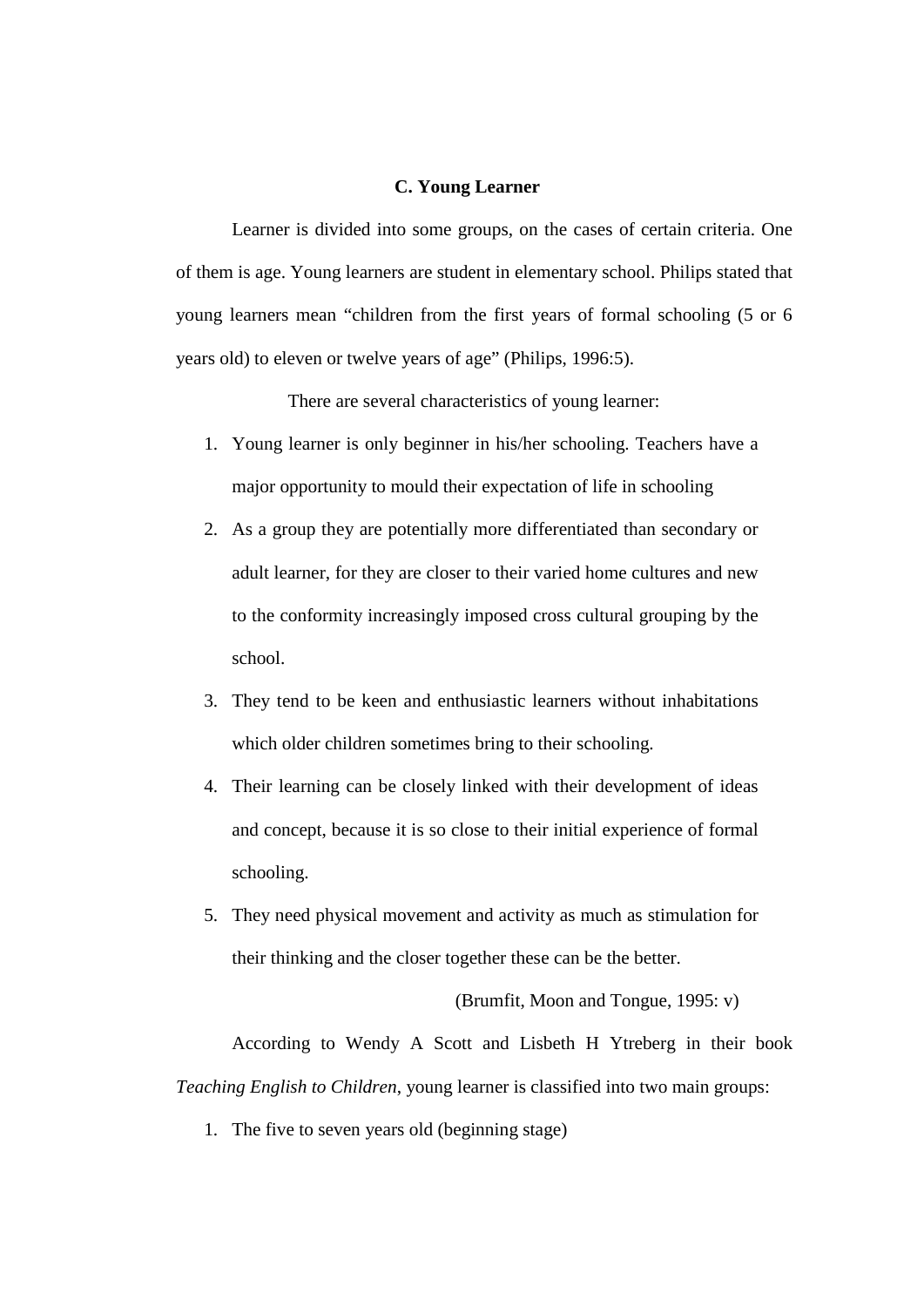- They can talk about what they are doing
- They can tell about what they have done
- They can plan activities
- They can use logical reasoning
- They can understand direct human interaction
- 2. The eight to ten years old
	- They can understand abstract
	- They can understand symbol (beginning with words)
	- They can generalize and systematize

(Scott and Yterberg, 1998:2)

They said "Young children love to play and learn best when they are enjoying themselves, but they also take themselves seriously and like to think that what they are doing is real work" (Scott and Yterberg, 1998:2).

It can be said that in this age, they are in a golden age, because in this period, their physical and mental developments grow fast. That is why it is important to give a learning language to them from the earliest time.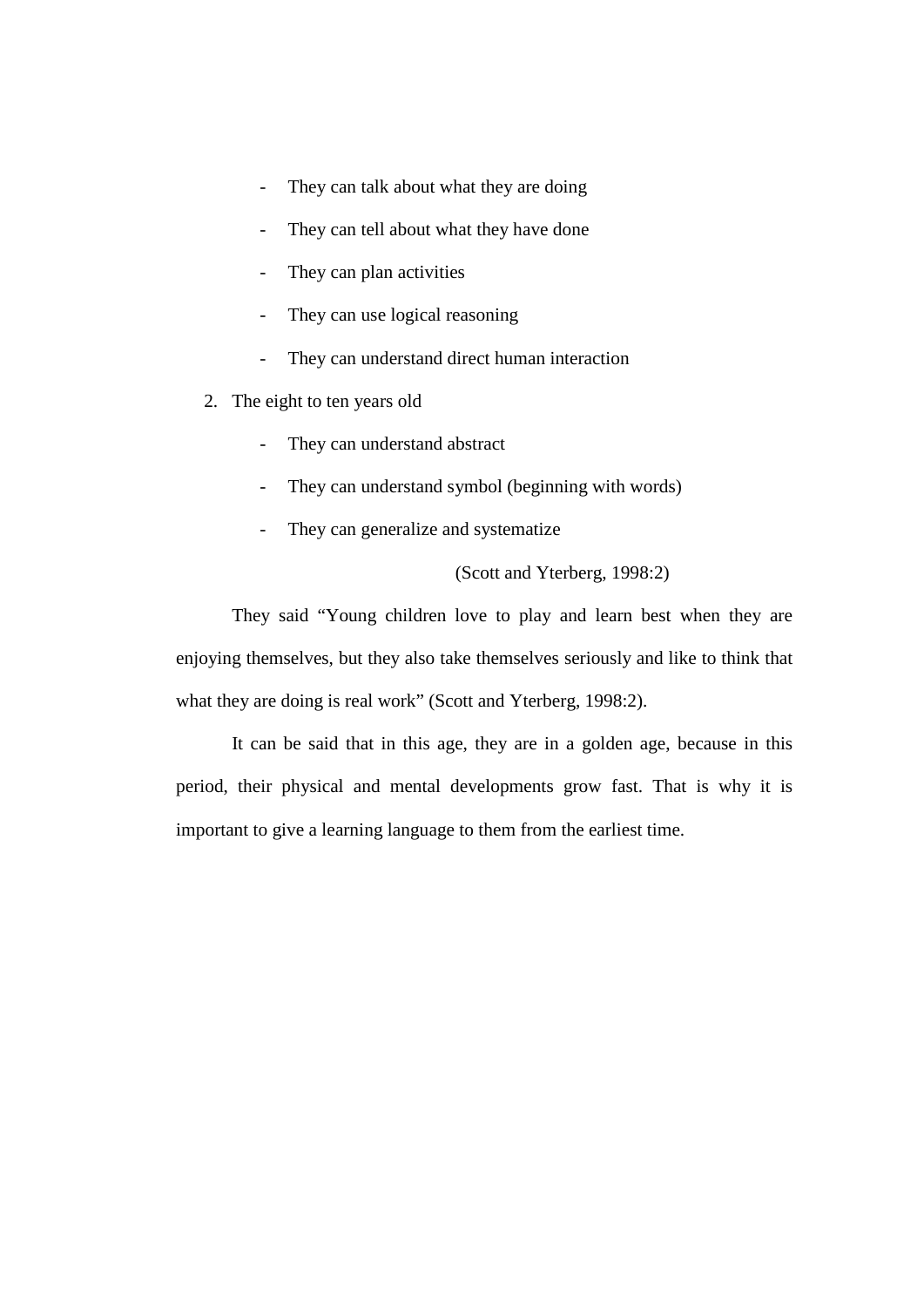#### **D. Realia**

*Realia* are objects from real life used to improve students' understanding of other cultures and real life situations in classroom instruction (www.google.com). A teacher of a foreign language often employs realia to strengthen students' associations between words for everyday objects and the objects themselves. There are several kinds of Realia that can be used by the teacher. They are:

- 1. The real object being learnt and it can possibly show to the student, such as, stationeries (book, pencil, eraser, bag, pen, ruler, etc), things in the classroom (table, chair, blackboard, picture, chalk, etc), parts of the body (hand, hair, eyes, nose, ears, mouth, foot, etc), etc.
- 2. The replica of the object if the real objects are not possible to bring to the classroom, such as, animals (cow, goat, frog, cat, lion, dog, etc), vehicles (bus, train, plane, motorcycle, etc), occupations (Doctor, soldier, steward, policeman, fisherman, etc) etc. As a substitute of the real object, the teacher can use dolls or toys.

The main advantage of using real objects into the classroom is to make the learning experience more memorable for the learner. For examples, if the teacher is going to teach vocabulary of fruit and vegetables it can be much more affective for students if they can touch, smell and see the objects at the same time as hearing the new word. This would appeal to a wider range of learner styles than a simple flashcard picture of the piece of fruit or vegetable.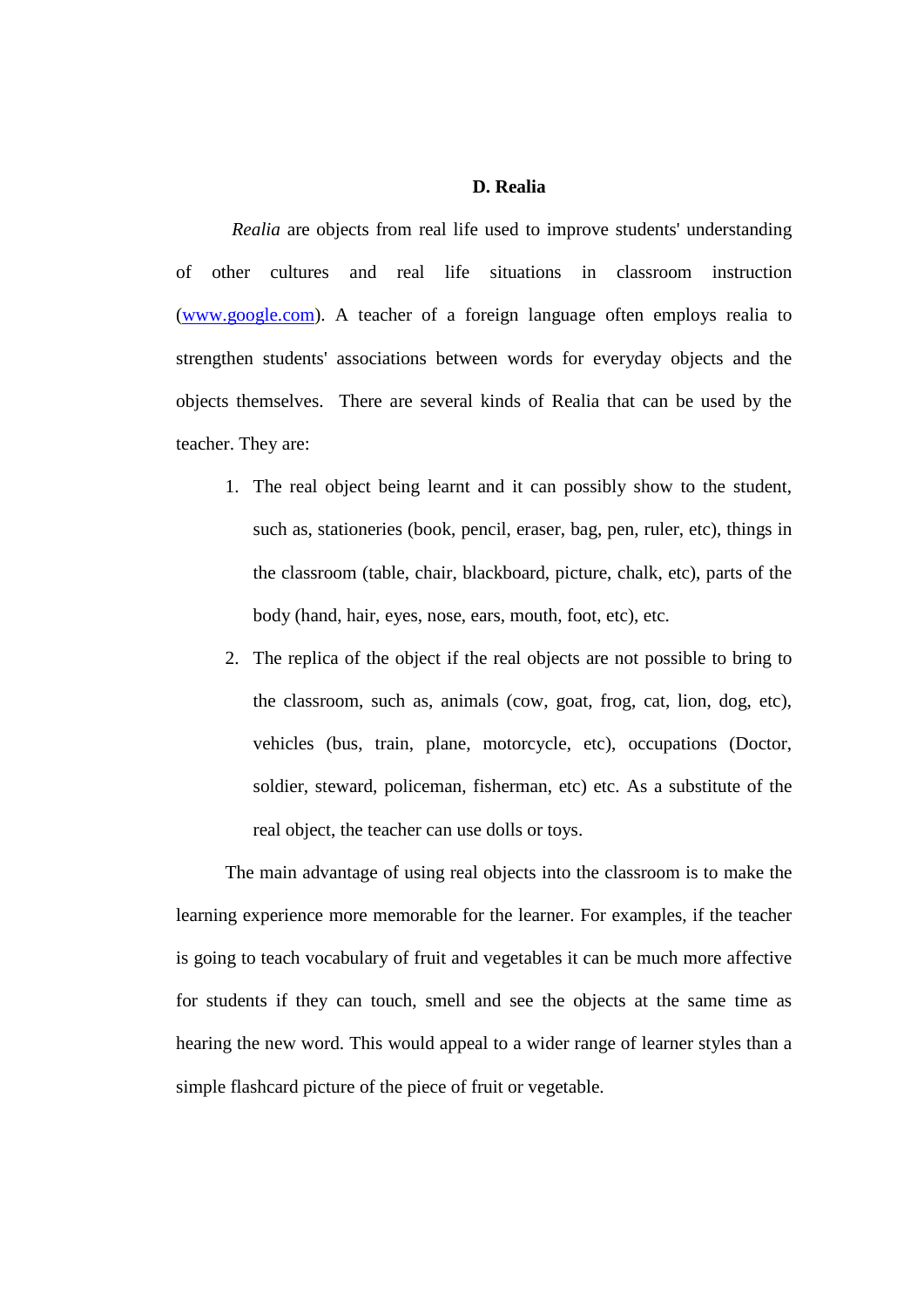#### **E. Teaching English Vocabularies to young learner**

Vocabulary is the basic knowledge of learning L2 (second language), including English. As Linda Taylor states, "Vocabulary is central to language teaching and learning" (Taylor, 1990: ix). It means that if someone wants to learn L2, they have to learn vocabularies first. As a basic knowledge, vocabularies should be given in the early stage before they recognize grammar and the other skills of learning L2. Because with a good vocabulary, learner can express more what they feel and what they want to state.

It is also stated by Scott Thornbury, "If you spend most of your time studying grammar, your English will not improve very much. You will see most improvement if you learn more words and expressions. You can say very little with grammar, but you can say almost anything with words." (Thornbury, 2002:13).

Teaching vocabulary to young learner is very different from teaching vocabulary to adult. It is not an easy job, because it is the first time to them to get language learning and they are not used to before. Therefore, the teacher is suggested that he make an interesting learning activity to the student in order that they can understand well and the learning process can run well too.

To realize an interesting learning activity, the teacher needs to have a special ability or skill, as stated by Douglas Brown, "to successfully teach children a second language requires specific skills and an intuition that differ from those appropriate for teaching adult." (Brown, 2001:87).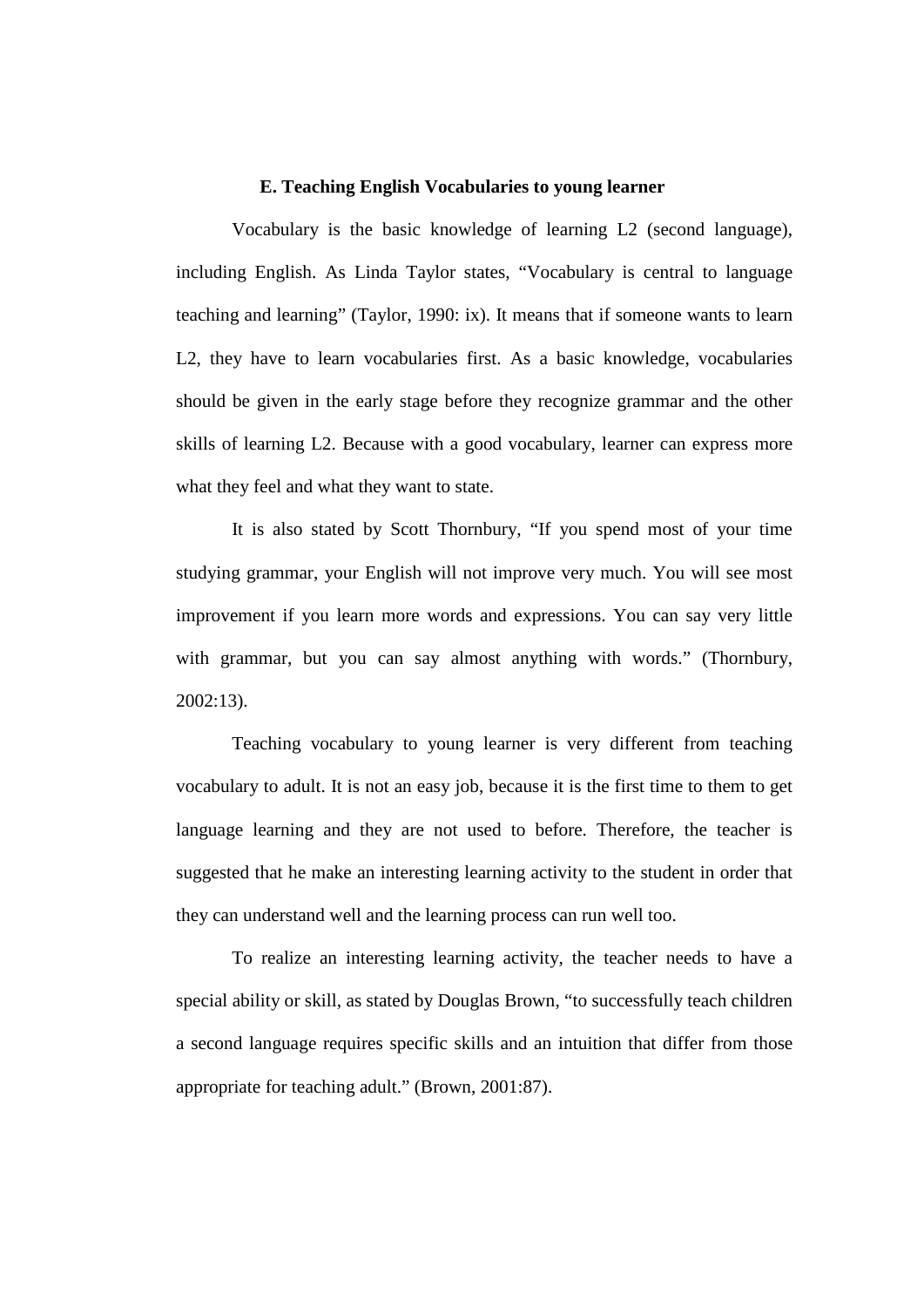Beside this, a teacher should have a certain techniques of presenting new words to young learner. It will be easier for the teacher to attract the student's attention and it makes young learners respond well to concrete object. It is also stated by Scott and Yterberg, "don't relay on the spoken word only. Most activities of the younger learners should include movement and involve the senses. You will need to have plenty of objects and pictures to work with, and to make full use of the school and your surrounding." (Scott and Yterberg, 1990:5). That is why the presentation technique is absolutely needed.

 There are several techniques of presentation according to Jeremy Harmer in his book *Practice of English Language Teaching*; one of this is by using *Realia*. As explained above, *Realia* is some real objects we use in the classroom to bring the class to present what the teacher teach.

There are two reasons for using real life materials or *Realia* in presenting something to the student in the classroom:

- 1. They are often more interesting than material from text books and can be on subjects that will really engage the students
- 2. Students will be expected to use real material when they leave the classes.

It can be said that using *Realia* is aimed to make the students more active in receiving information during the learning process because the roles of the student are also important to support the lesson. It is stated by Michael McCarthy, "we concentrated on vocabulary presentation in the classroom very much from the teacher's point of view, but success in vocabulary lesson crucially depends on the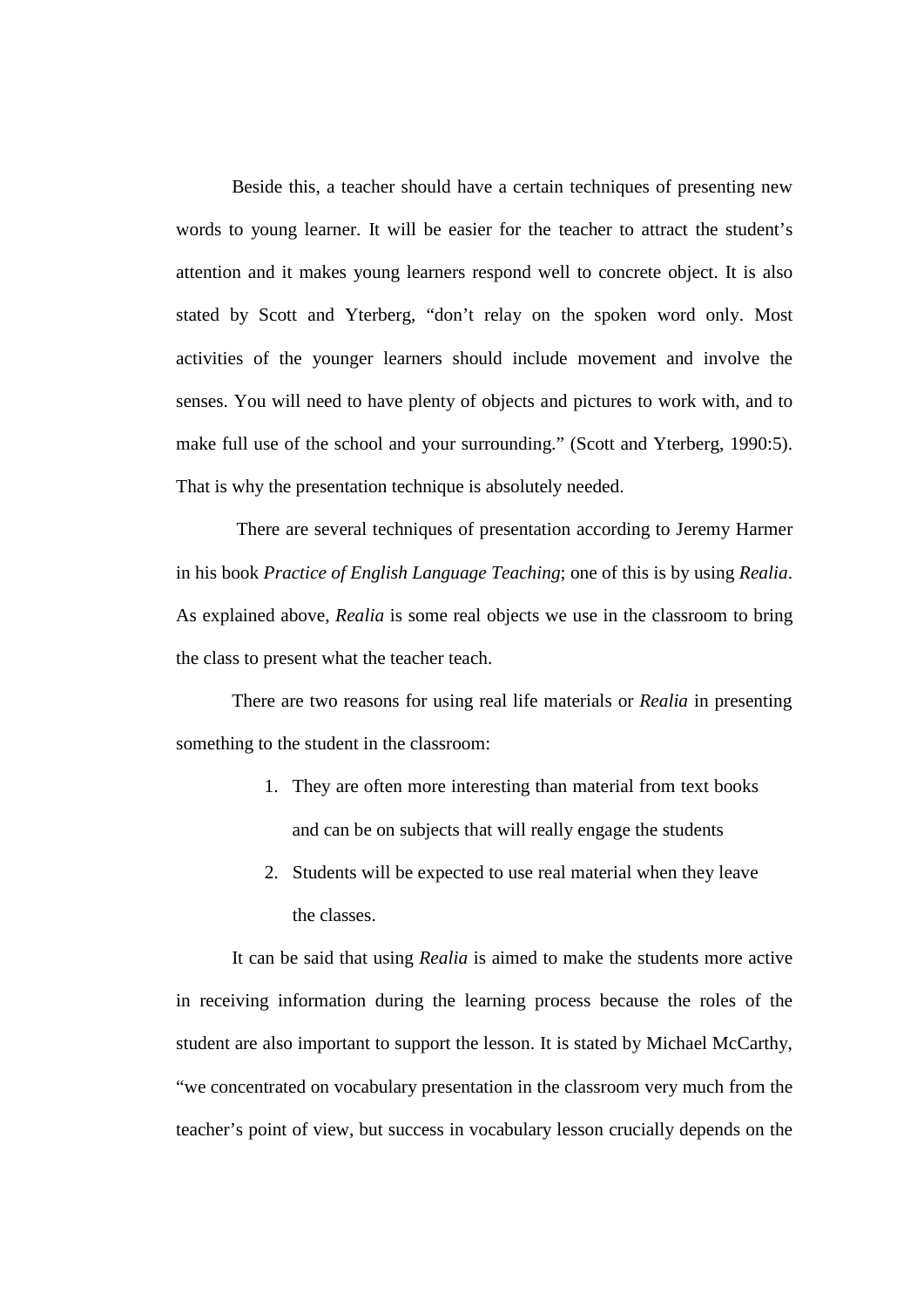interaction between teacher and learners, and of the work the learner themselves put into the assimilation and practicing of new words." (Mc Carthy, 1990:121).

 In using *Realia* to present vocabulary, the teacher has to consider first which *Realia* are appropriate to use. There are two ways to decide if the *realia* is appropriate:

- 1. Decide if the topic matter is appropriate for your students. If you are not sure you can ask them or find out what their interests are.
- 2. Look at how much new vocabulary and grammar structures are in the materials. If students are to cope with real material, they may have to learn to deal with topics with a lot of alien vocabulary.

If the appropriate *Realia* is already determined, the teacher can apply it to present the lesson to the student.

With the technique, it is expected that the student can be more interesting in joining learning activity and the learning process can be useful for the student. So, they will get the best result in their language lesson and they can use it for their next stage of language learning.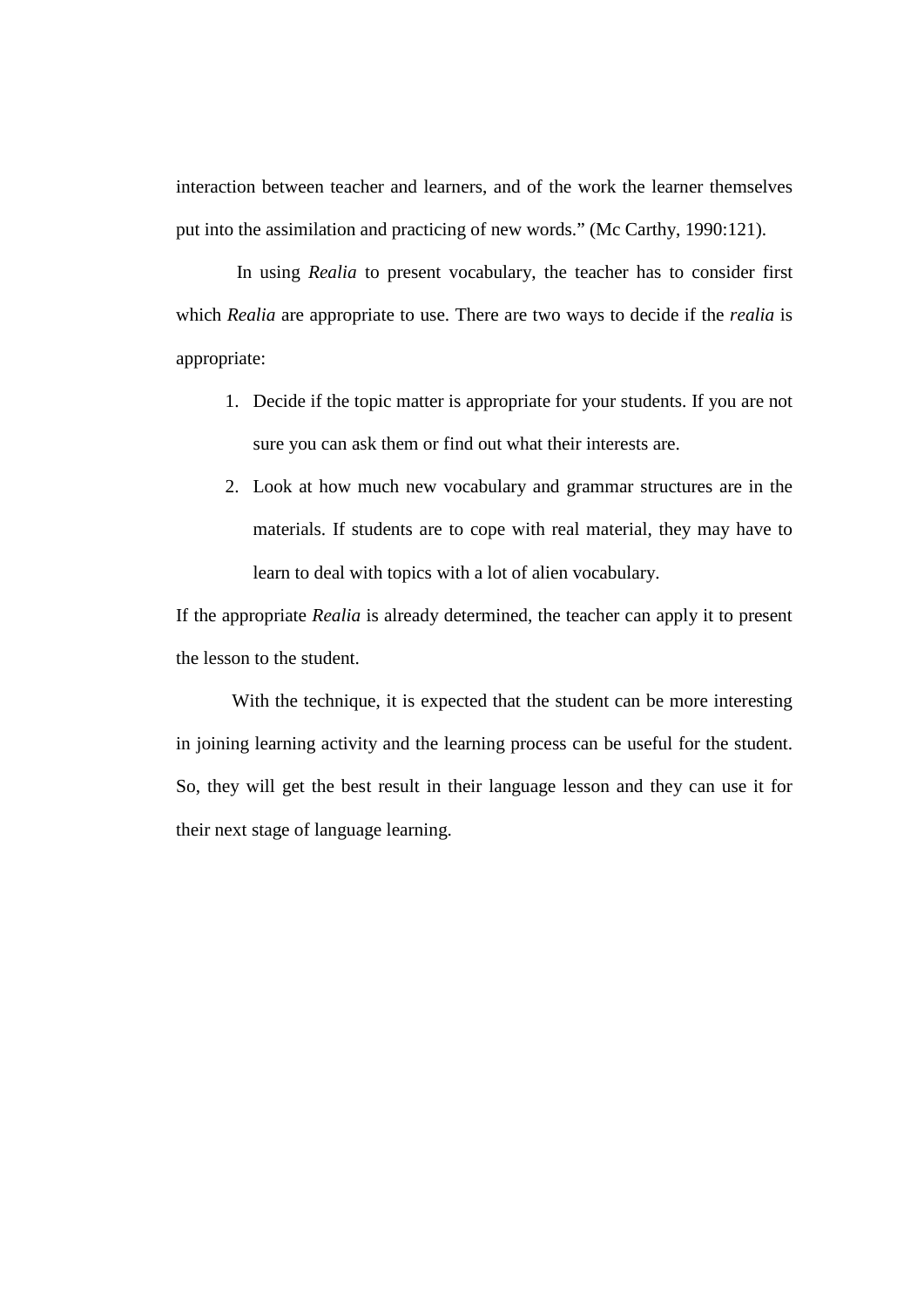#### **CHAPTER III**

#### **DISCUSSION**

#### **A. Description of SD N Bentakan 1**

SD N Bentakan 1 is located in Bentakan village, Baki district, Sukoharjo Regency. This school was built in 1963. The building of this school is divided into three parts. The first is the main building consisting of six classrooms and headmaster office. The second building is the teacher office and the third building is Library, gardener's room and two bathrooms. There is a large yard besides the first building. This yard is used for the sport activities. There is also a bike shed near the second building. It is used to park the student's bikes.

The number of students in SD N Bentakan 1 is 94. 41 are male students and 53 are female students. It is classified into six classes. This school is led by a headmaster whose duty is to handle and control the school activities both the teacher and the students. SD N Bentakan 1 has 9 teachers consisting of 6 class teachers, a religion teacher, a sport teacher and an English teacher.

The activities last from 07.00 to 10.15 for class 1 and 2. For class 3, it last from 07.00 to 11.00 and it last from 07.00 to 13.00 for class 4-6, except on Friday and Saturday. On these days, the activities end at 11.00. The curriculum used in SD N Bentakan 1 is KTSP (Kurikulum Tingkat Satuan Pendidikan).

SD N Bentakan 1 has vision, mission and some purposes. They will be explained bellow:

1. Vision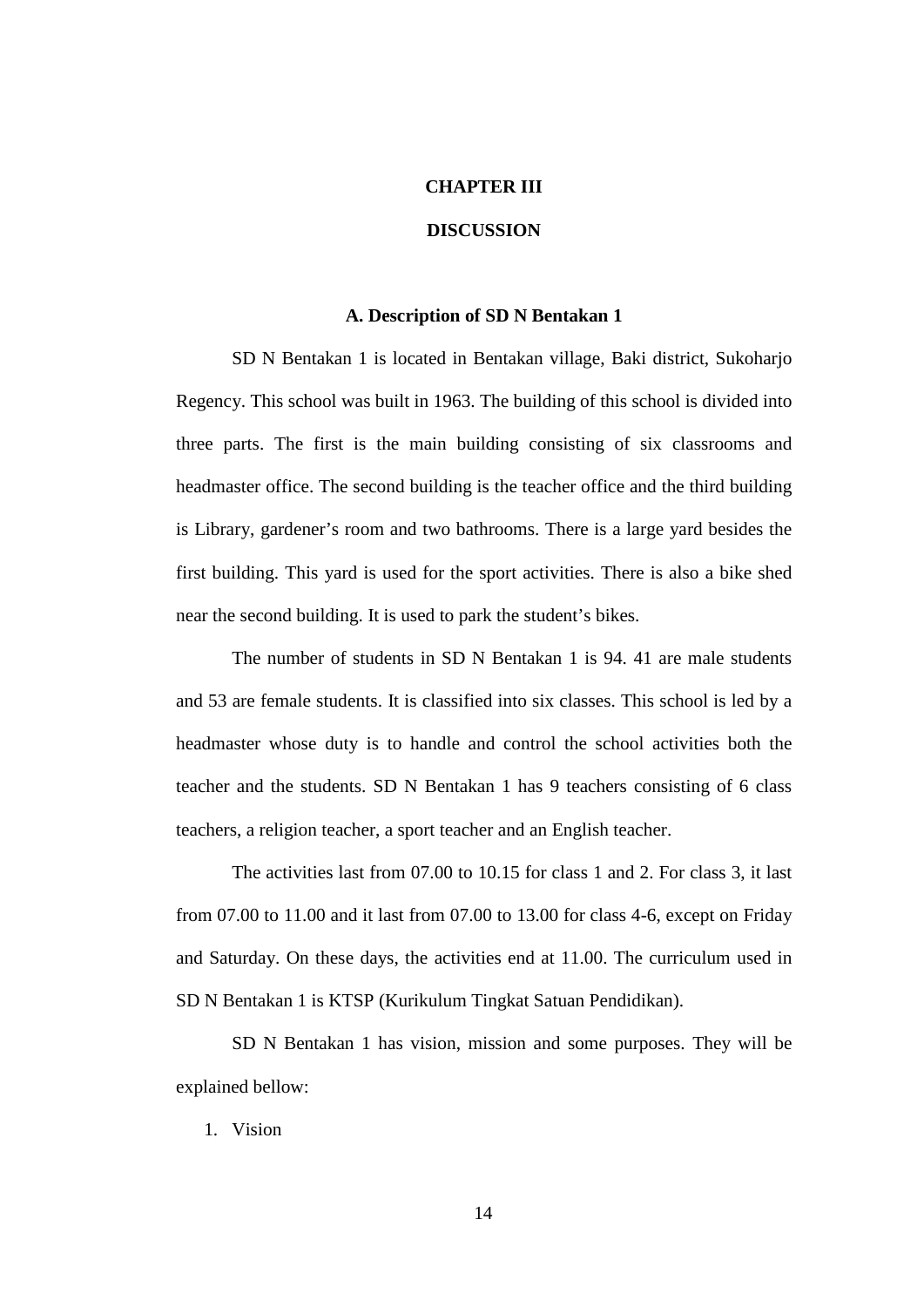- · *"Terukir prestasi dengan penuh dedikasi berlandaskan keluhuran budi, iman dan taqwa"*
- Creating high achievement which is full of dedication based on the majesty of morals, belief and devout.
- 2. Mission
- · *"Menyiapkan sumber daya manusia yang unggul, cerdas, terampil, berdedikasi, berbudi pekerti luhur yang berwawasan IPTEK dan berlandaskan IMTAQ."*
- · Preparing the excellent, smart, skillful, and dedicated human resources who have conception about knowledge and technology and based on belief and devout.
- 3. Main Purposes
	- · *Tercapai prestasi hasil belajar siswa secara optimal*
	- · *Berkompeten untuk melanjutkan sekolah ke jenjang pendidikan lebih tinggi*
	- · *Berpartisipasi aktif dan optimal dalam mengikuti kegiatan sekolah*
	- · *Unggul dalam penguasaan teknologi dan penerapannya dalam kehidupan sehari-hari*
	- · *Terwujudnya sikap dan perilaku yang baik*
	- · *Memiliki bekal pengetahuan dan ketrampilan dasar sebagai salah satu modal hidup di masa depan*
	- · *Dapat hidup bermasyarakat dengan suasana yang harmonis*
	- · *Dapat meningkatkan kesehatan jasmani dan rohani*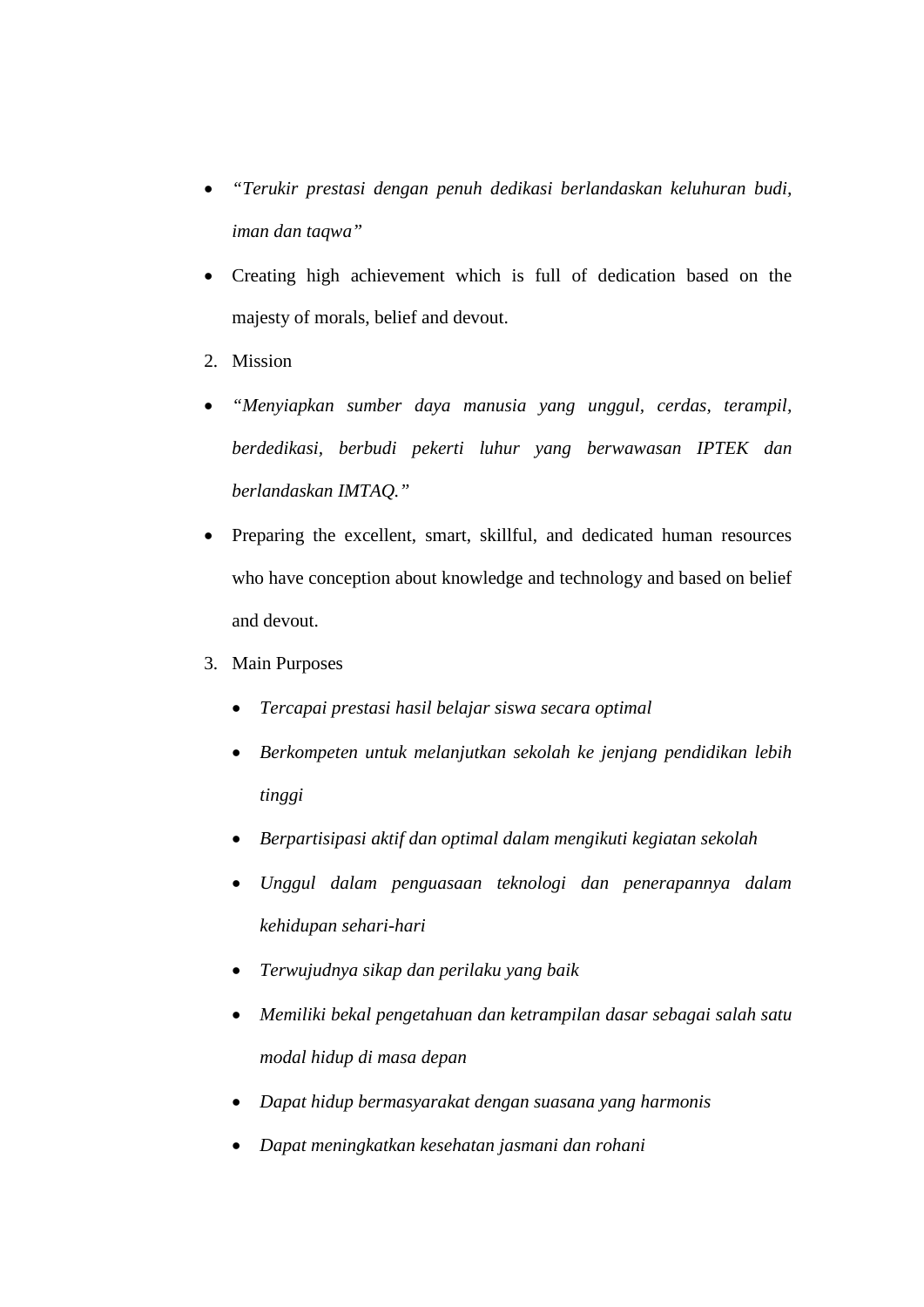- 1. The achievement of the best learning result of the student
- 2. Has the competency for continuing to the next stage of study
- 3. Has active participation in joining the school activities
- 4. Has ability to master and apply technology in their daily life
- 5. Has a good attitude and behavior
- 6. Has enough knowledge and life skill for their future
- 7. Has ability to live in the society harmonically
- 8. Increasing their health both mentally and physically

(KTSP, 2007:2)

#### **B. Class Observation**

SD N Bentakan 1 has six grades of student. The English lesson is taught to the fourth until sixth grade students. During the job training, the writer had the responsibility to teach English for third grade. So, it is the first time to them to get English lesson. Before explaining and discussing the activities during job training, it is necessary to recognize the condition of the third grade of SD N Bentakan 1 as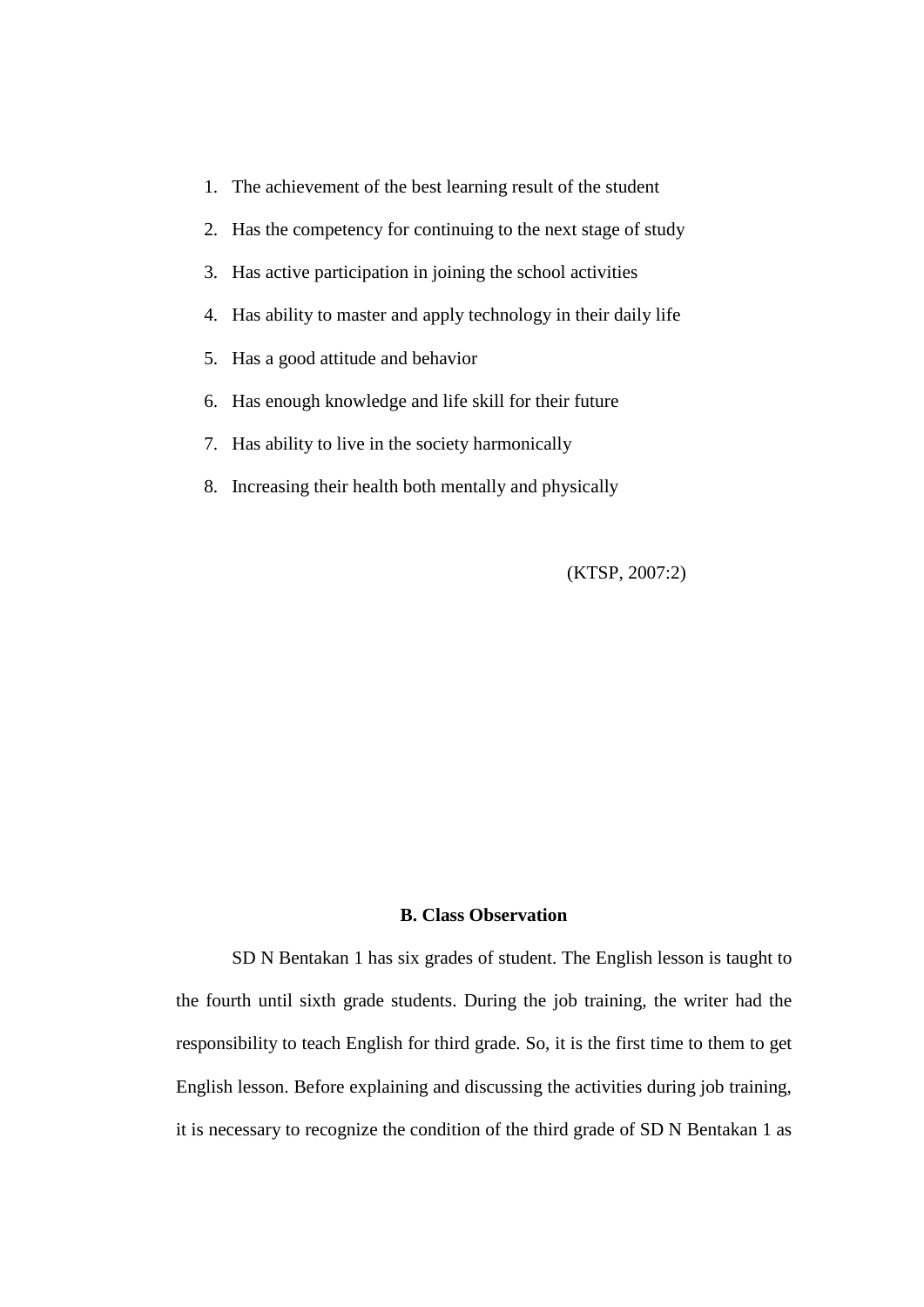the source of data. Therefore, the writer held class observation including the class activities and the situation in the classroom during the English lesson.

The third grade of SD N Bentakan 1 has 14 students. There are six male and eight female students. The condition of the classroom is comfortable enough. There are 14 desks, 14 chairs, one blackboard, one whiteboard, one teacher's desk, one teacher's chair, a clock, a cupboard and a lamp. To clean classroom, there are brooms, duster, and a garbage bin. It is also completed with a mirror and a comb to make the student neater. It also has enough light and has a good circulation. It makes the condition of the classroom good enough and conductive for teaching and learning activities.

Because it is the first time to them to get English lesson, they felt strange with the writer and also the material. However, they look excited and interested to join the English lesson.

#### **C. Material Preparation**

Before teaching the third grade student of SD N Bentakan 1, it is important for the writer to have a preparation including lesson plan, which consist of the classroom management, the material that will be presented, the exercises and the time organization. The purposes of making a lesson plan are to make the process of delivering the materials to the student easy and to decide which part of the topic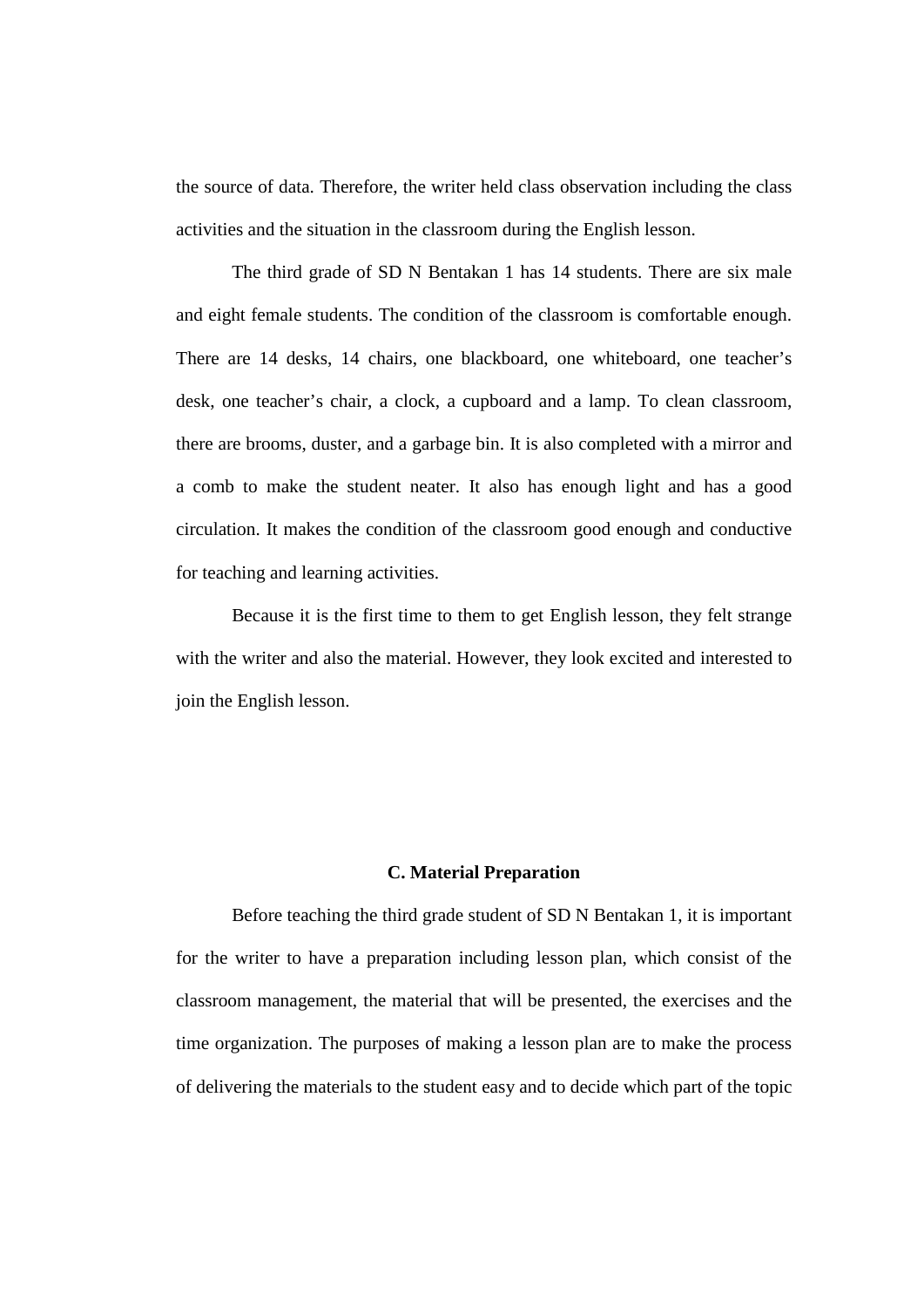to teach. With the preparation, it is expected that the writer can explain the material during the learning process well.

Curriculum that is used by SD N Bentakan 1 is KTSP (curriculum of education unit level 2007). But, the writer faced a problem. Because the third student is never given the English lesson before, there is no source of material or handbook. Therefore, the writer has to make and determine the topic which is suitable with their level by her. The material has to contain four skills. Those are listening, reading, speaking and writing.

In making lesson plan, the writer has to involve the four aspects including motivating strategies, presentation strategies, skill practice, and assessments / evaluations.

Besides making the lesson plan, the writer also prepares the *realia* that is suitable with the topic to make the explaining of material easily so that the students can understand the material well.

#### **D. Teaching and Learning Activities**

In SD N Bentakan 1, the process of teaching and learning English is held every Monday. The allotted time for English was 45 minutes for one lesson. It starts at 10.15 am until 11.00 pm. The teaching and learning process that the writer had practiced can be divided into several sections bellow:

#### **1. Greeting**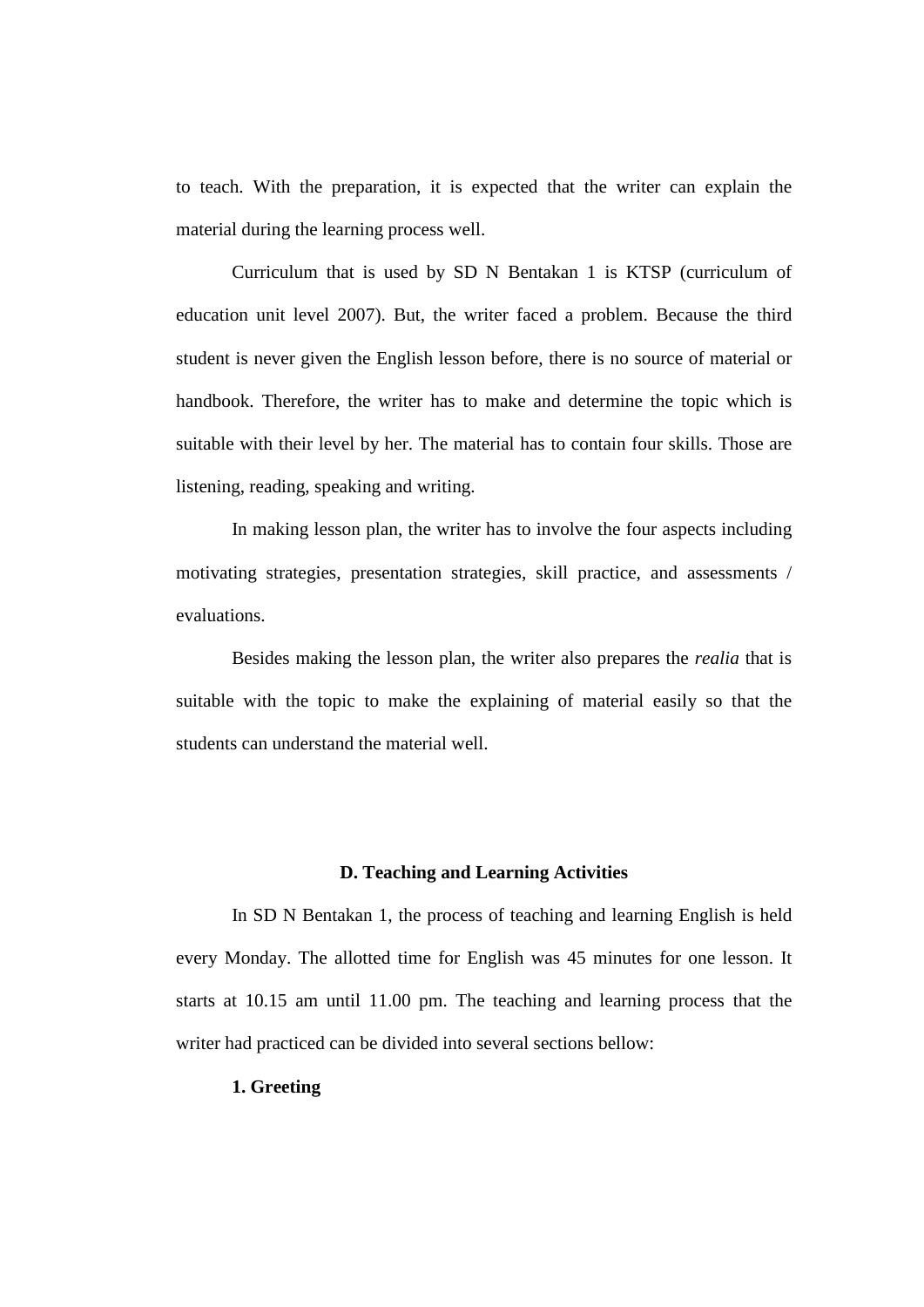Greeting is the first step in the teaching and learning process. It is done in the beginning of the class meeting. The writer greeted the students after she entered the class. The students have to reply the greeting together. The greeting example is:

Teacher: "Good morning, students?"

Students: "Good morning, Miss."

Teacher: "How are you today?"

Students: "I am fine, thank you. And you?"

Teacher: "I am fine too, thank you."

The main aims of greeting are to make the student relax before they learn the material and to make them used to say greeting in English.

After greeting, the writer checked the students' attendance by calling their names one by one based on the name list. This activity can help the writer to know and remember the names of the students.

#### **2. Motivating Strategies**

The next stage of English learning is motivating strategies. In this stage, the activity done is warming up or BKOF (Building Knowledge of the Field). Warming up was used to prepare the students' psychological readiness. The points of warming up are asking question of the material and the topic being discussed, eliciting some new vocabularies and mentioning the objectives of the lesson.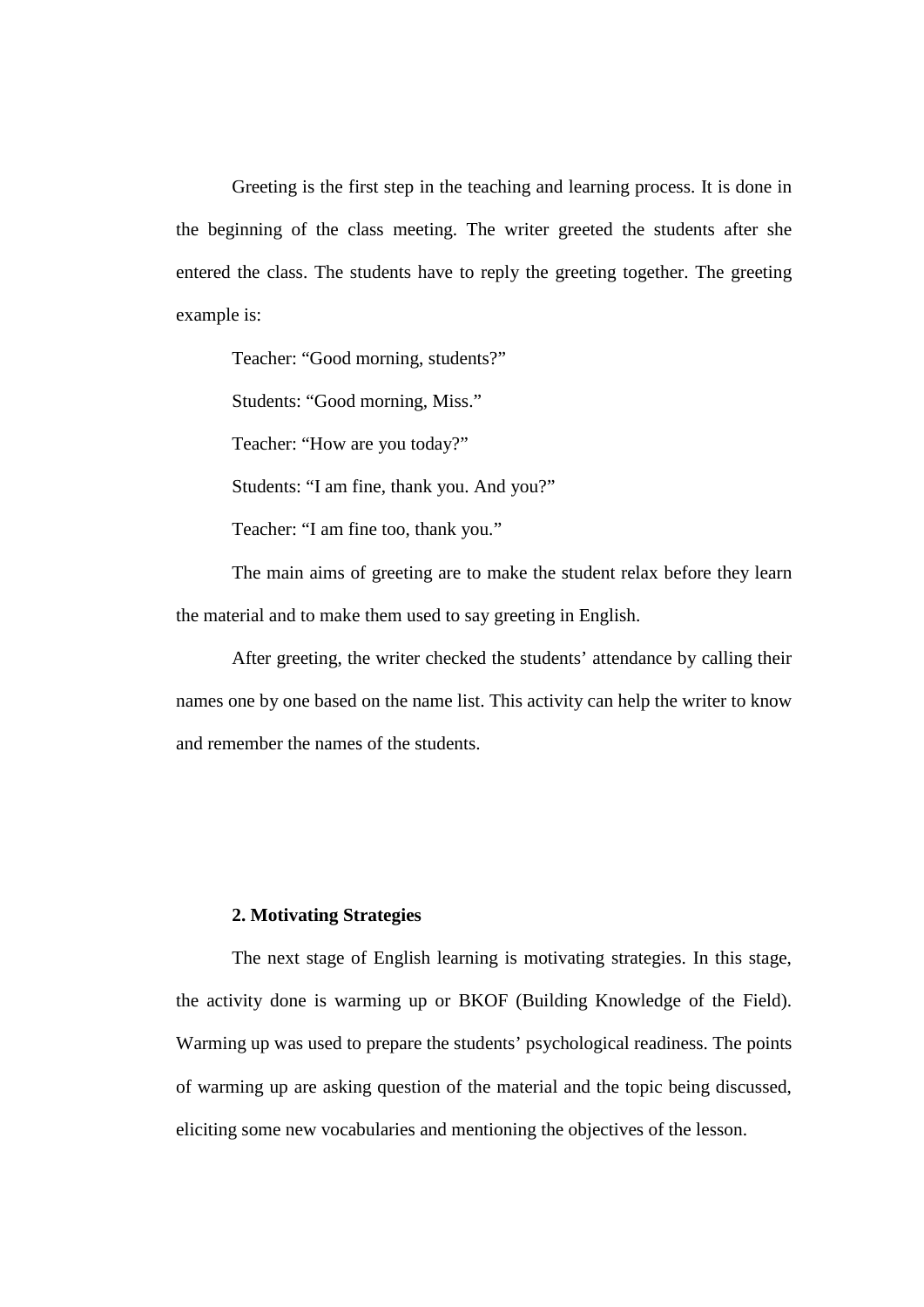At the first meeting, the writer chooses the topic about animals. She also prepared the *realia* related to the topic. Firstly, the writer asked the students who like animal. The students raise their hands and all of them want to answer the question. To avoid disturbance in the class, the writer pointed one of the students to answer the question. The sample questions are as follows:

Teacher: "Do you like animal, Vivi?"

Vivi : "*Ya*."

Teacher: "What animal do you like?"

Vivi : "Cat"

Teacher: "Do you have it at home?"

Vivi : "*Ya*."

She answered the questions shortly because she did not know how to answer a question completely yet. The main purposes of warming up are to introduce the topic to the students and to attract their attention in joining the English learning.

#### **3. Presentation Strategies**

After the warming up, the next stage is explaining the topic. In this stage, the writer should act as resource. Firstly, the writer explained the material in mother tongue. It is due to the fact that the students do not understand and will be confused with what the writer said if she explained in English. By using the mother tongue, the student can accept the material easily and they can understand well.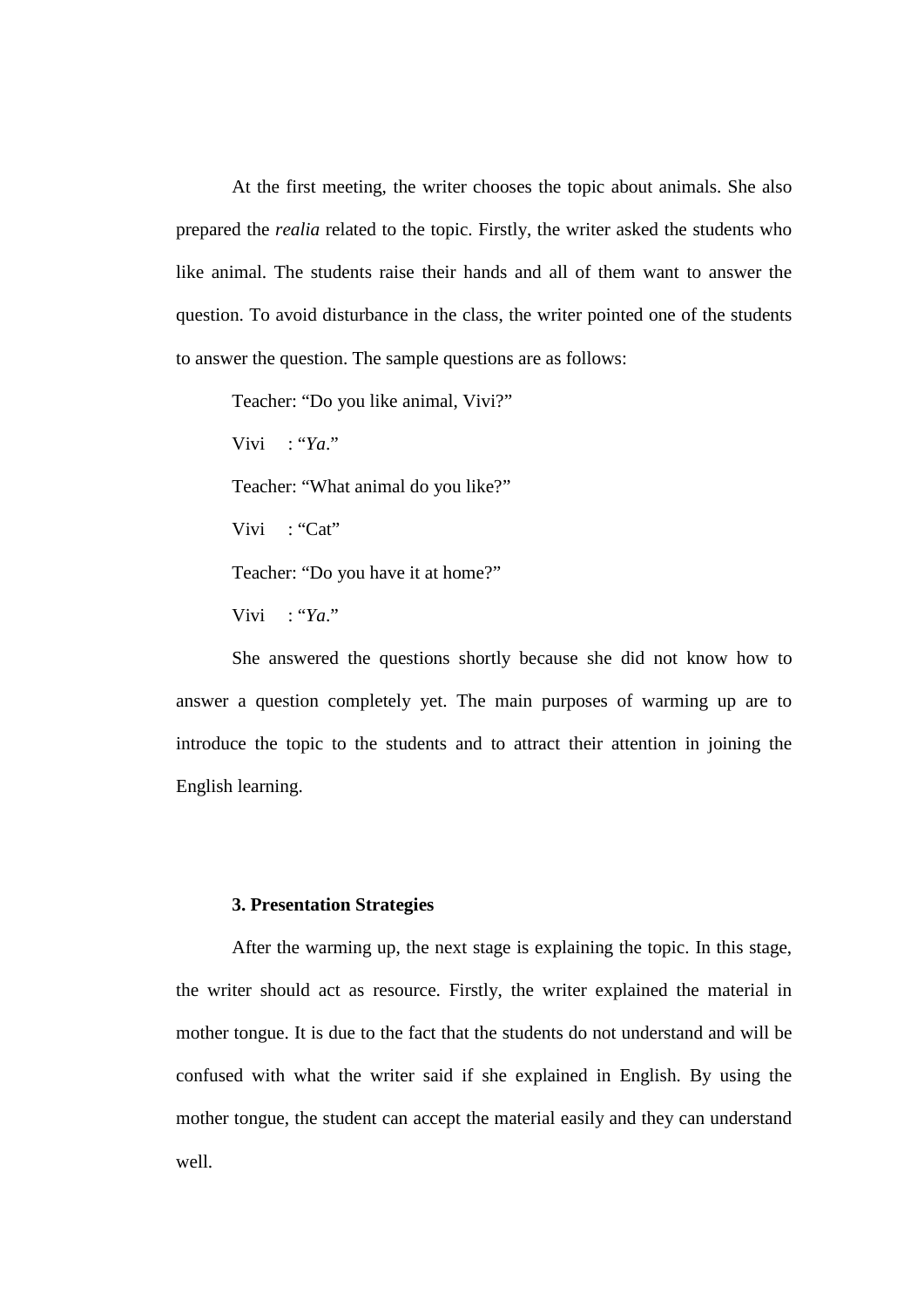In explaining the material, the writer brought some *Realia* related to the topic. *Realia* is more effective than pictures. Because by using realia, the student could not only see the form of the thing, but also touch the real objects directly. It could help the students to recognize the things and remember the names easily. *Realia* could also raise their interest to the lesson and avoid boredom during the lesson.

The material delivered consists of four skills. They are listening, speaking, reading and writing. These four skills were always done in the English lesson.

#### **A. Listening**

The writer began the lesson by using *realia* to explain the whole vocabularies. The material delivered was about parts of body. So she needed not to bring the *realia*, because the real object is in their bodies. She touched the part of body while mentioning the names in Indonesian first, and then in English. The students listened to what the writer said. For example:

Teacher: "(touched her eyes) *Mata,* eyes. (touched her nose) *Hidung*, Nose. (touched her mouth*) Mulut*, Mouth. (touched her ears) *Kuping*, Ears"

The writer did this until all of vocabularies were mentioned.

After the writer finished the explanation, she made an activity in the class related to the material. She mentioned the vocabularies and the students had to point or show it. For example:

Teacher : Show me your eyes! Students : (Pointed their eyes) Teacher : Ok, good. Now, show me your hands!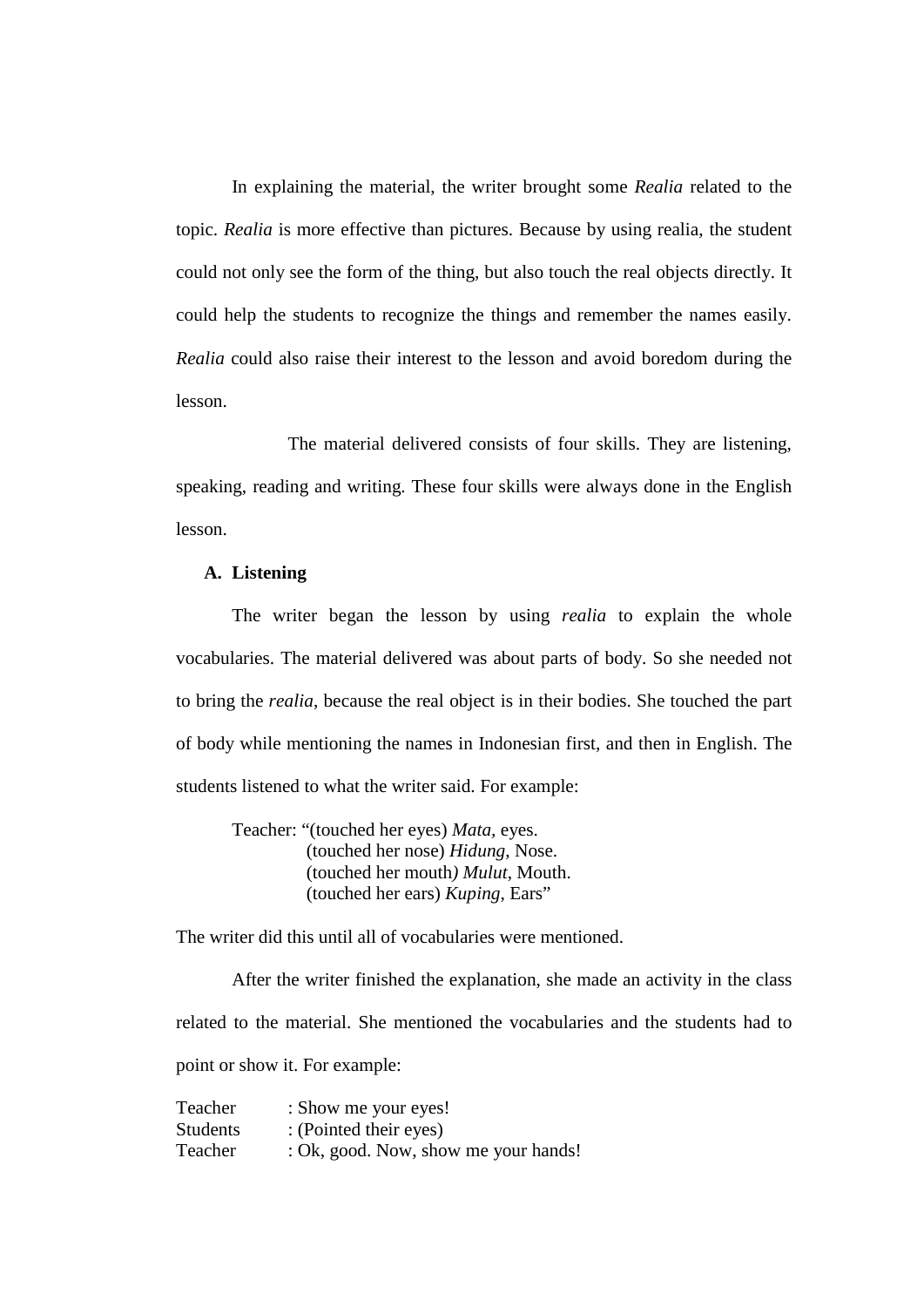#### Students : (Showed their hands)

In doing this activity, they still made many mistakes. Some of them pointed or showed the wrong part of body. But, they changed their answer then, because they looked at their friends. This activity is fun, because if there was someone who makes a mistake, they laughed it and try to correct their friend, even though it was still wrong. But with their mistakes, they have good desire and want to try more.

The main purpose of listening is that the students can understand the meaning of what they listened. And by doing this listening activity, it is expected that their listening skill increased.

#### **B. Speaking**

In the speaking sections, the writer asked the students to say the vocabularies that had been explained by repeating after her. They repeated the vocabularies one by one. The speaking section is done to make the students able to say the words in correct pronunciations.

For example:

Teacher: "*Guru,* teacher" Students: "*Guru*, teacher" Teacher: "Good. *Tentara*, soldier" Student: "*Tentara*, soldier"

In this material explanation, the writer chooses the toys instead of the real object.

After that, the writer gave some sentences and the meanings by writing them down on the whiteboard. Then, she read the sentences and asked the students to repeat them. The sentences are for instances:

My father is a farmer My brother is a soldier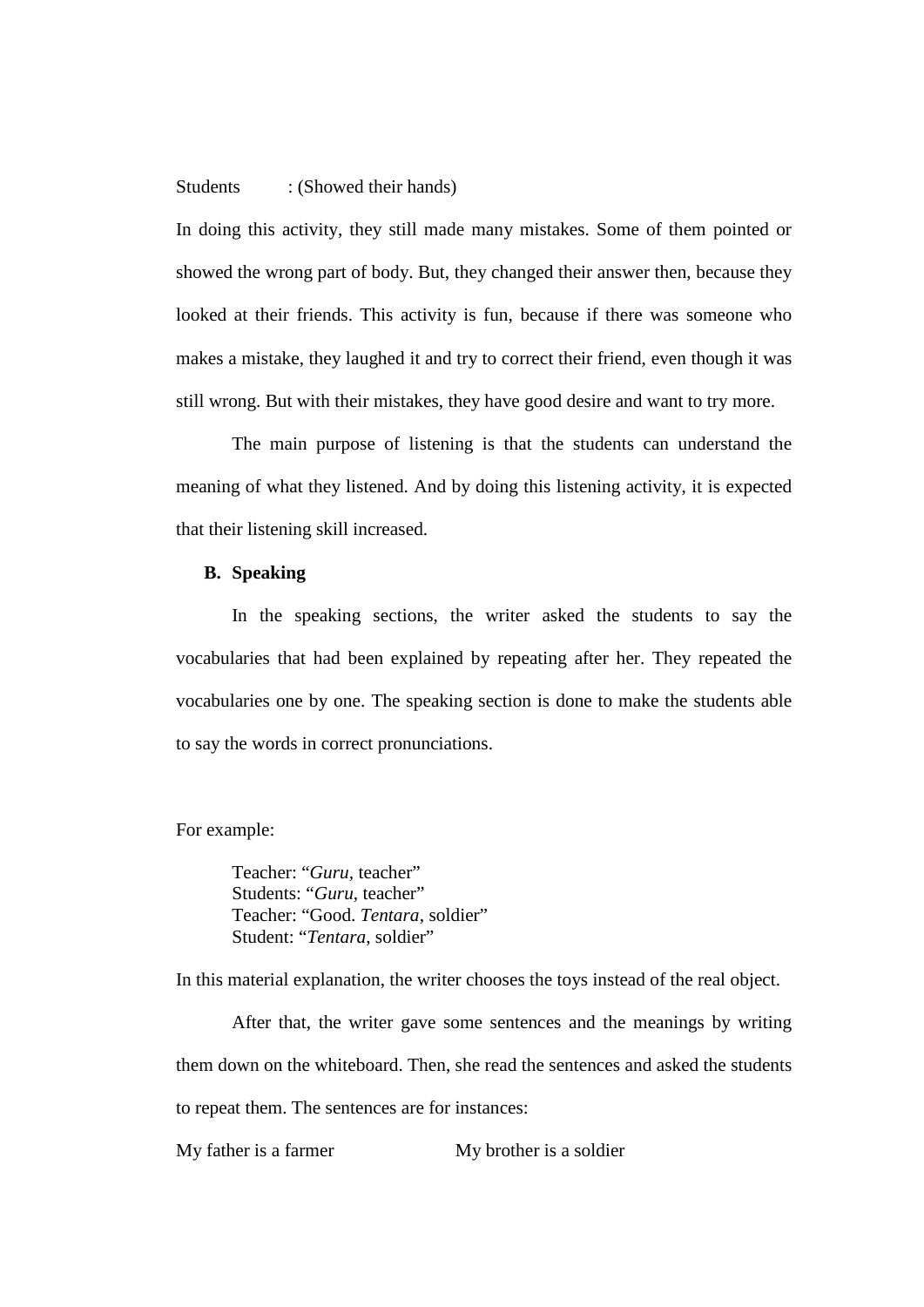| (ayahku adalah seorang petani) | (Kakakku adalah seorang tentara)  |  |  |
|--------------------------------|-----------------------------------|--|--|
| My mother is a nurse           | My sister is a singer.            |  |  |
| (Ibuku adalah seorang perawat) | (Kakakku adalah seorang penyanyi) |  |  |

The next activity is asking the students about what their fathers are. They answered the question enthusiastically. Then the writer asked them to make a sentence based on their father's job and let them come in front of class to speak their sentences one by one randomly.

Another speaking activity is by giving a song related to the topic. Beside as an interlude during the lesson, it could practice the students to speak English and make the lesson more interesting for them. By singing a song, they can learn to speak English in correct pronunciation.

#### **C. Reading**

The next is reading skill. In this section, it is expected that the students can understand the meaning of what they read. It can be done by giving some reading activities during the lesson. Firstly, the writer wrote all vocabularies that were being taught in the whiteboard completed with the pronunciation. For example:

|              | $\text{Dog}$ = anjing |                 | $Rabbit = Kelinei$ |
|--------------|-----------------------|-----------------|--------------------|
| $\log$       |                       | /ræbit/         |                    |
| Cat          | $=$ kucing            |                 | $Fish = Ikan$      |
| $/$ kæt $/$  |                       | /fisy/          |                    |
| Frog         | $=$ katak             |                 | $Duck = Bebek$     |
| $/$ frog $/$ |                       | /d $\Lambda$ k/ |                    |
| Bird         | $=$ Burung            | Ant             | $=$ Semut          |
| /bərd/       |                       | $/$ ænt $/$     |                    |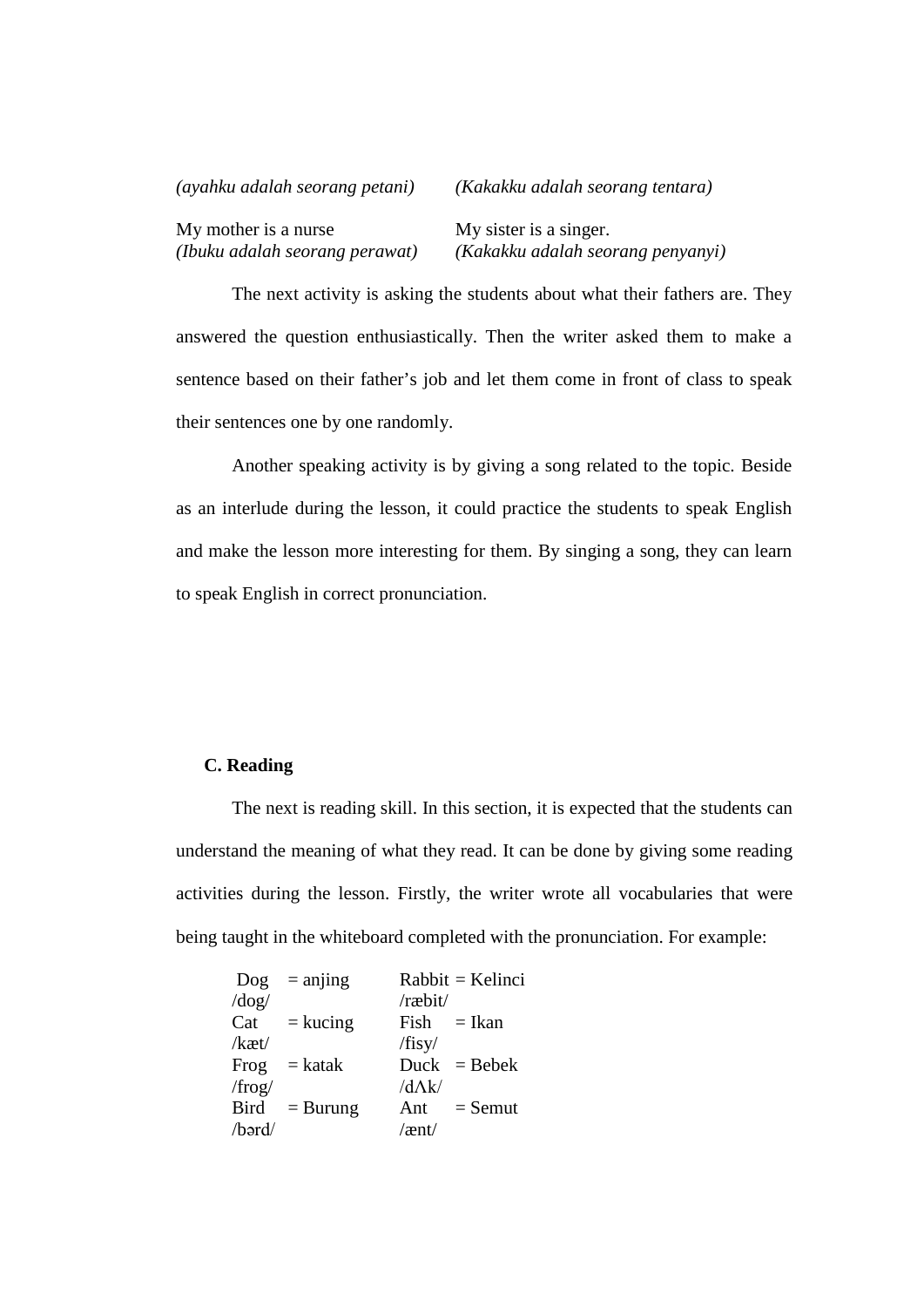Then, the writer let the students read the vocabularies and they had to memorize them.

In this reading section, the activity given was matching words. The student had to match the word with the correct realia. The writer show the word written down in a card, and the student's task was touching the correct realia. For example:

| Teacher | "(Show the word dog) Touch this animal!"                      |
|---------|---------------------------------------------------------------|
| Student | :"Ini miss. (The students touch the dog doll)                 |
| Teacher | :" Very good. Next, touch this animal! (Show the word lion)." |
| Student | :"Ini, ini. (The students touch the lion doll)."              |
|         |                                                               |

In doing this activity, they struggle the animal that would be showed. But, it can make them happy and raise their interest during the lesson.

In teaching vocabularies of animals, it is impossible to bring the real object into the class. Therefore, the writer replaced it by using the replica of the object, such as dolls and toys.

#### **4. Writing**

By the three sections above, it is expected that the students are used to English words. It will be completed with writing skill. In this last section of presenting strategies, they learnt to write down the words in their own book. They had to write them down correctly based on what the writer wrote in the whiteboard.

The writer walked around the class to check the student notes. But this activity was not as easy as she imagines. They were many students who do not write the words correctly. They still make many mistakes in their writing. Beside this, there was student who is very lazy. When all of his friends had finished their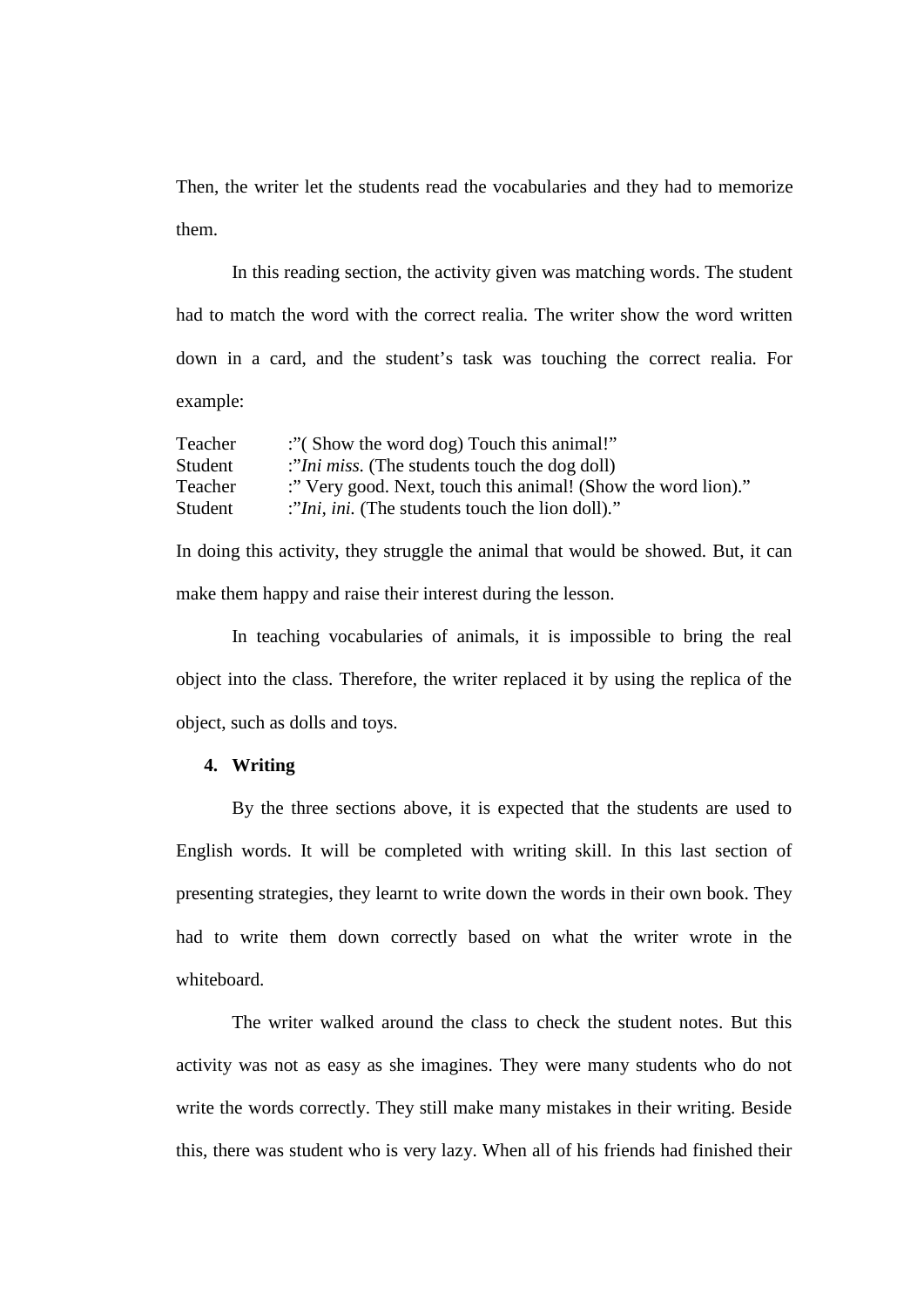task, he precisely played with his own toys. The writer tried to admonish him and ask him to come back on his main task. Finally, he can finish writing the words well.

#### **4. Skill Practice**

The fourth stage of teaching English is skills practice. The main function of skill practice is to drill the students to practice what had been taught by the writer in pair or in group. It is used to measure the students' progress of understanding the lesson. In this activity, the writer gave them some instruction to do exercise related to the topic. She had to be a supervisor and help them if they find some difficulties during doing the practice.

The writer decided to use game in this activity. Game can make the student excited and increase their motivation to join the lesson. It also can avoid boredom of the students.

In this game, the writer divided the students into 4 groups. Each group had the same task. They had to answer the writer's question by raising their hands. She prohibited the students to answer the question before the writer asked them. She pointed one of the students representing his/her group who first raise his/her hand. A correct answer will get a point. The game is as follows:

- 1. The writer held the cat doll up and asked the students what animal it is.
- 2. The students raise their hand without answering the question. They wait for the writer's instruction.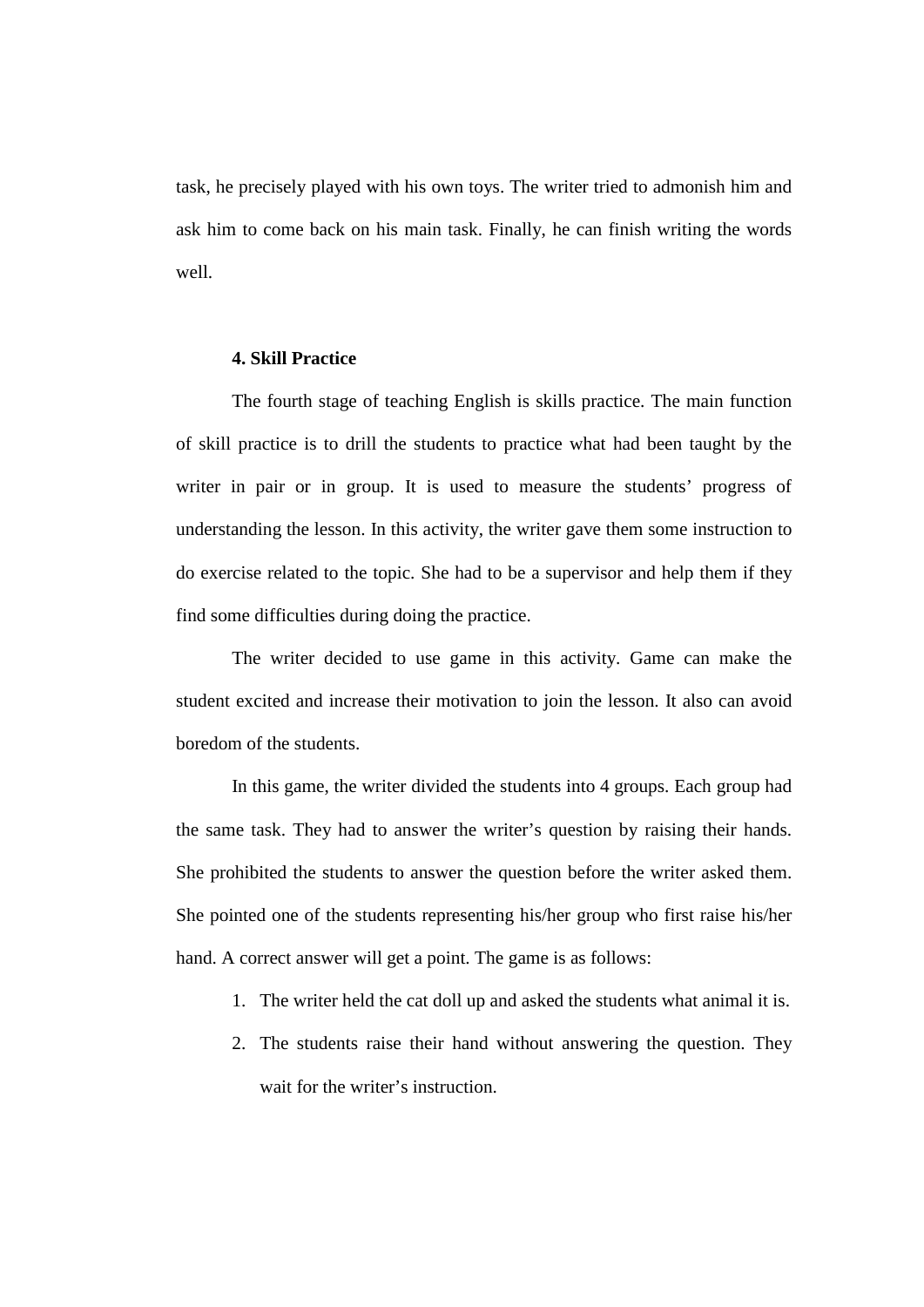- 3. The writer pointed Nanda who was representing the second group to answer the question.
- 4. Nanda answered it and wrote down the word in the whiteboard correctly. And the writer gave them one point.
- 5. The writer repeated the question until 10 times and counted their score.
- 6. The group which got the most score was being the winner and got some gifts.

During playing this game, the students were very happy and enjoyed the lesson. They asked the writer to give a game again in the next meeting. By doing this game, some advantages were gained. First, the students can practice the exercise well and the second is that the student can enjoy the learning process and they will have more desire in the next meeting.

#### **5. Assessment**

Assessment is the last stage of English learning. Its function is to measure how far of the students understand the lesson individually, because in every learning process, it is expected that the learner gets the best result of it.

The assessments given are divided into several forms. They are listening test, speaking test, reading test, writing test. The tests are as follows:

• Listening test

The writer mentioned five parts of body. The students had to listen to the vocabularies carefully. Then she asked them to come in front of the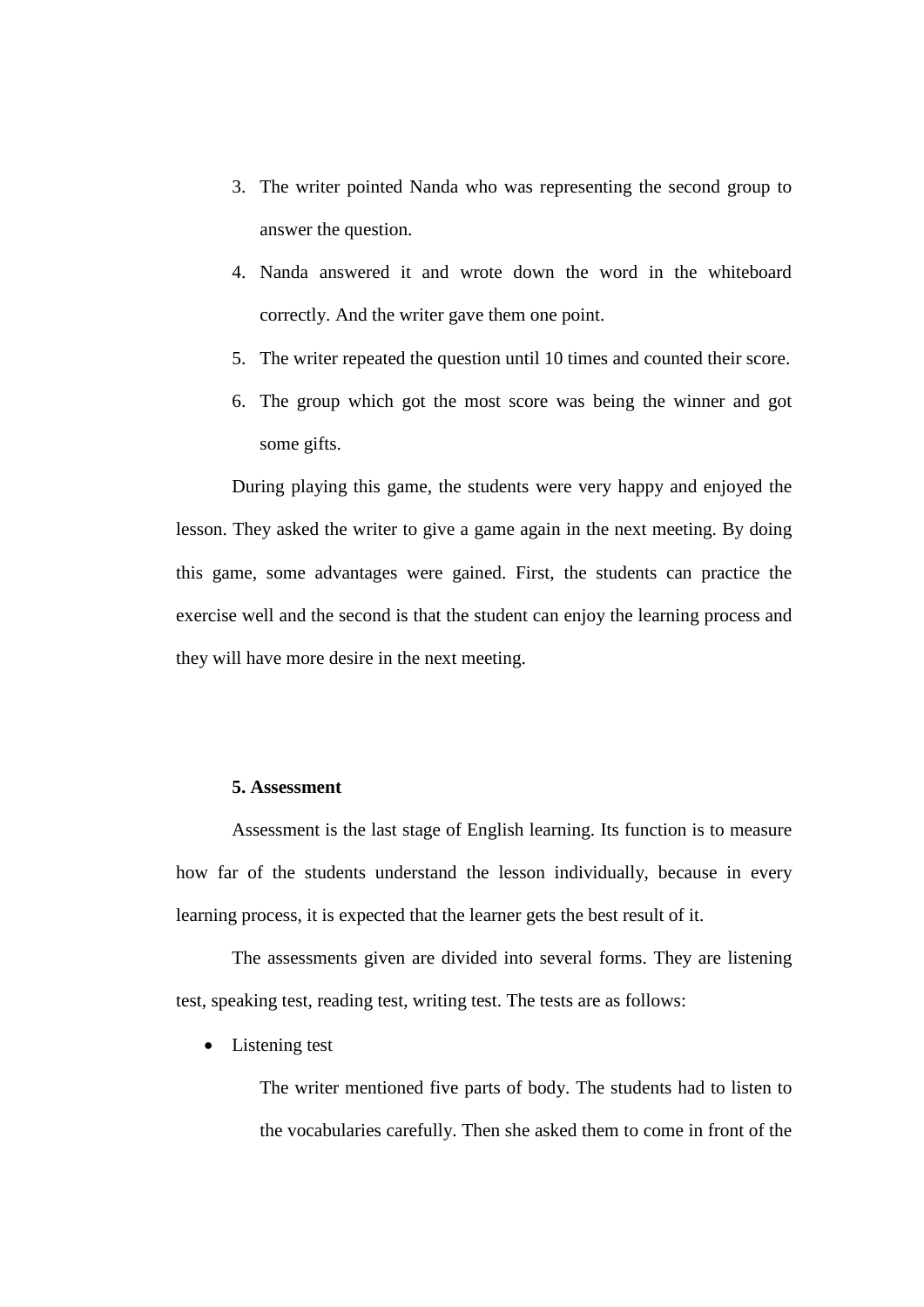class and point the part of body mentioned one by one until all of the students were covered.

Speaking test

The writer pointed a thing (for example, table), and the student mentioned the names of that thing. The students were tested one by one until all of them were covered.

• Reading test

The reading test is based on the activity done before. The writer gave them some word written down in the card. Each student got the same number of card, they are 10 cards. Then the writer showed them five animals. They had to choose the correct words between those 10 cards.

· Writing test

The writer distributed a sheet to the student which contained a test material. They had to arrange the jumbled word and write them in the space given.

| Name:                                                                        |               |  |
|------------------------------------------------------------------------------|---------------|--|
| <b>Instruction:</b> rearrange the letters into the correct word based on the |               |  |
| pictures.                                                                    |               |  |
| <b>QUESTION</b>                                                              | <b>ANSWER</b> |  |
| 1. A-R-T-B-W-S-Y-R-E-R                                                       |               |  |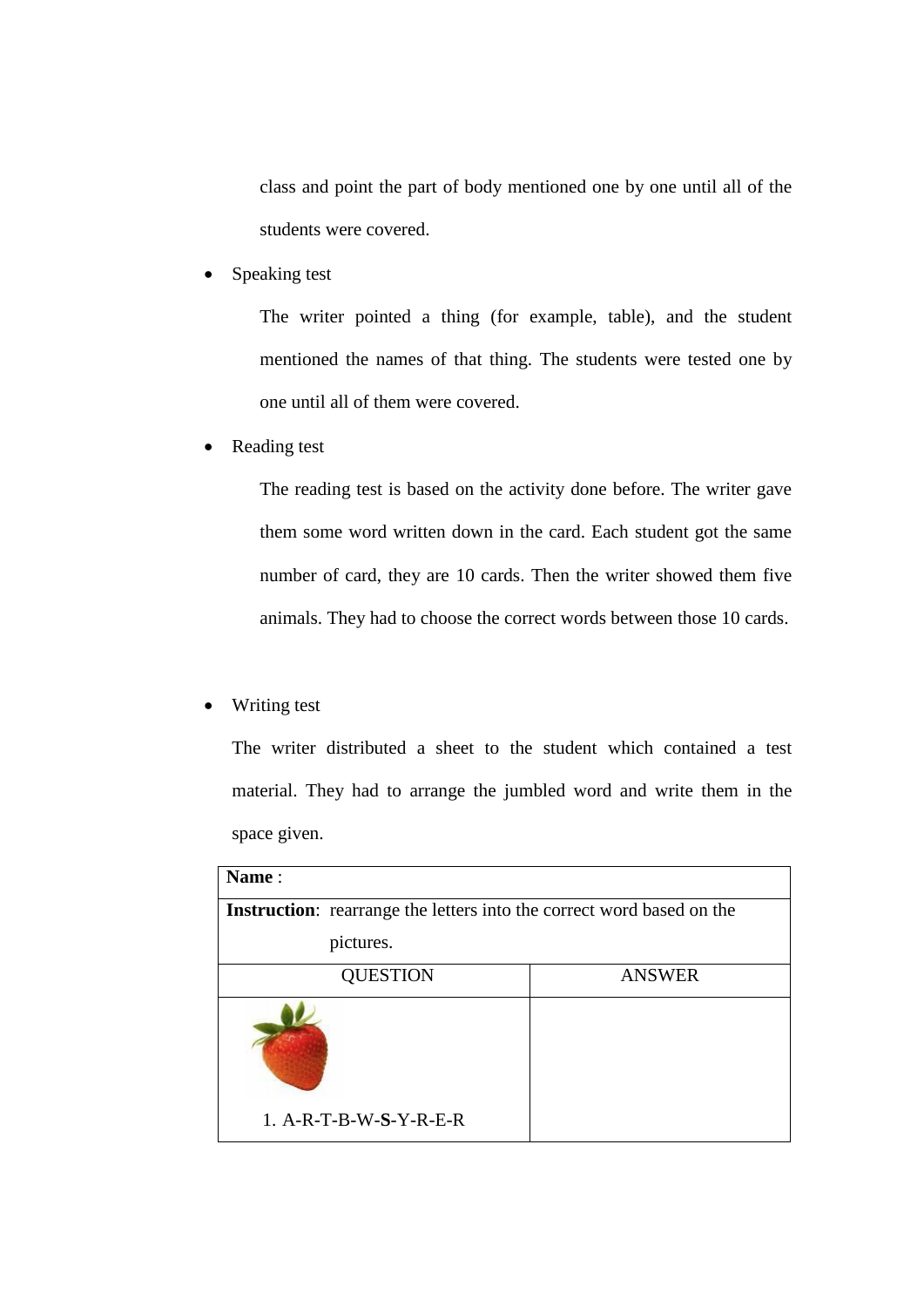

 These various forms of test material can make the students more interested in doing the test. The forms of the test are enclosed in the appendices.

After the test was finished, the writer gave opportunities to the students to ask a question if they did not understand the material yet. She also gave the summary about what they had learnt. Finally, the writer gave some homework to the students in order that they can continue the study at home. To end the meeting,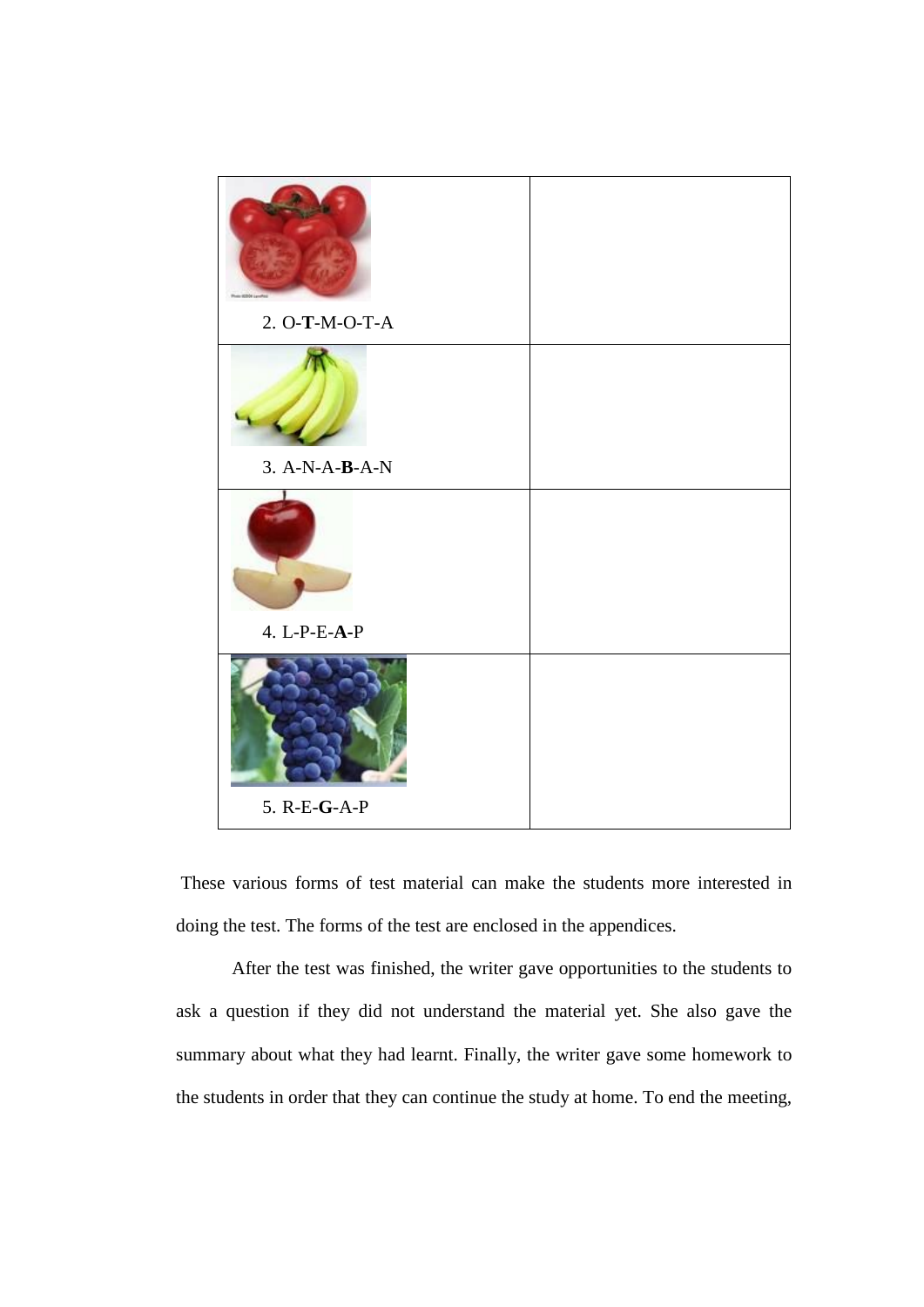the writer said "Thank you students and see you in the next meeting" to the students.

#### **E. The difficulties of teaching English vocabularies by using** *realia*

Children in 3rd grade of elementary school is too difficult to control. It is due to the fact that their age is still too young. Moreover, it is the first time for them to study English. In learning activity, they still do not have concentration in material. They prefer playing some games with their friend to learning. If they were being tough they did not pay attention in the writer.

This problem has to be solved as soon as posible. Therefore, the writer decided to use Realia in teaching English vocabularies to the students. As described above, realia is an object from real life used to improve students' understanding. It can help the explaining process run easily and the students can understand the material delivered better.

But, in teaching vocabularies to young learner by using *realia*, it is impossible without any difficulties. The difficulties are:

· Bringing real object into the class is not always easy. If the material delivered is about things in the class, part of body or stationary, the *realia* can be used. Because the *realia* of those object are easy to find and bring. But if the material is about animal, profession or fruit, it is difficult to bring the *realia*.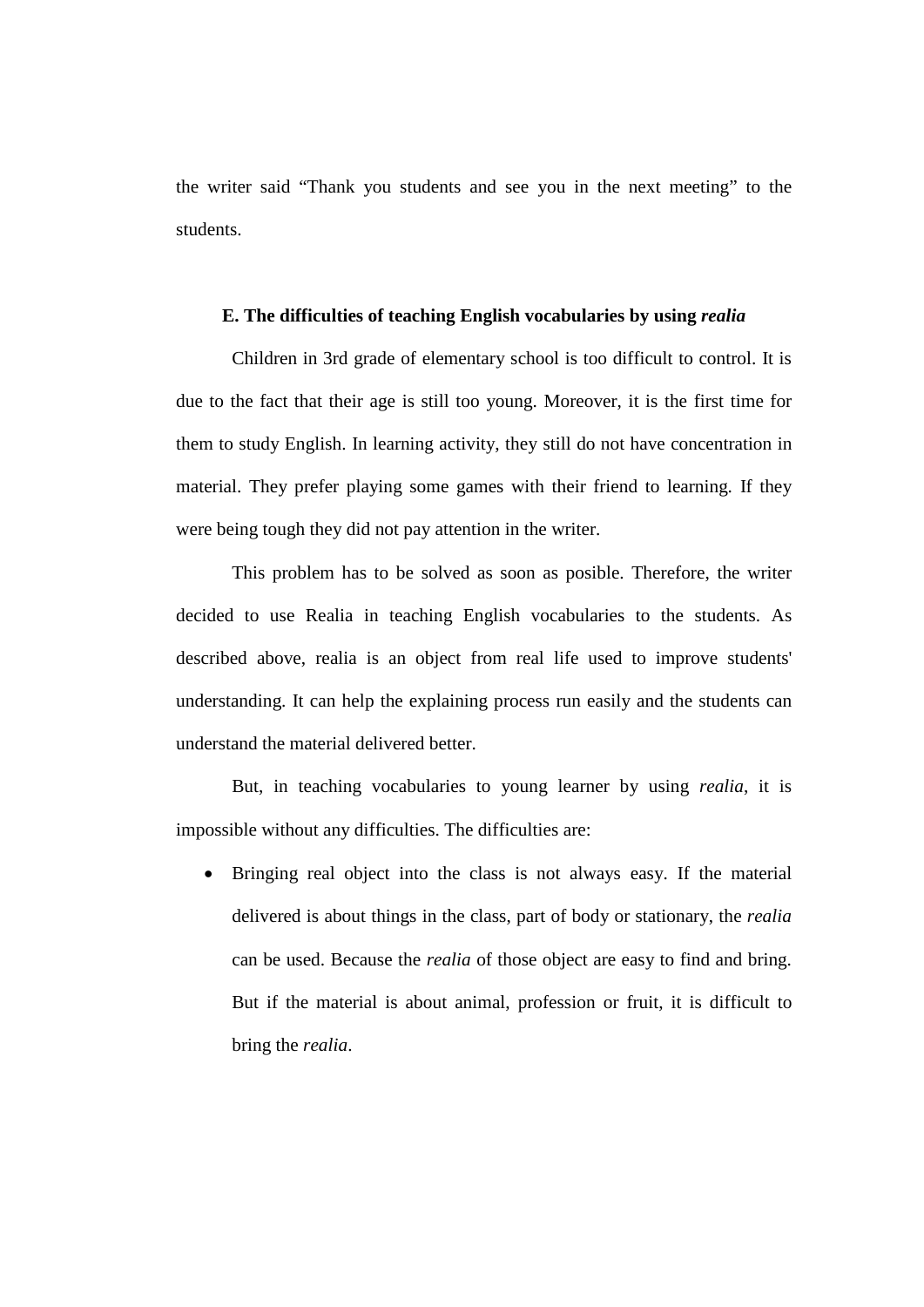Using *realia* in the class, sometimes, makes the disturbance in the class. Because when the writer showed and let them touch, they play it by themselves. Even they struggled for the *realia* until one of them cried.

#### **F. The solution to solve the problem found out**

The problems found out above have to be solved as soon as possible in order that they will not disturb the learning process. These are the solutions that the writer took to overcome the problem;

- · The first solution is replacing the *realia* that can not be brought into the class with their replica. For example, it is impossible to bring a real dog to the class. So, the writer changed it by bringing a doll of dog. Not only it can help the explaining process, but it also makes the students interested when the writer let them touch it.
- The second solution is applying the regulation resolutely. The students were allowed to touch the *realia*, but they had to join them with the other friends.

With the solutions above, the English teaching and learning process can run effectively and the students can accept the best result of learning.

### **G. The effectiveness of using** *realia* **in teaching English vocabulary to young learners**

As discussed above, using *realia* can help the teaching English vocabularies to young learners run more effective. In delivering the material to the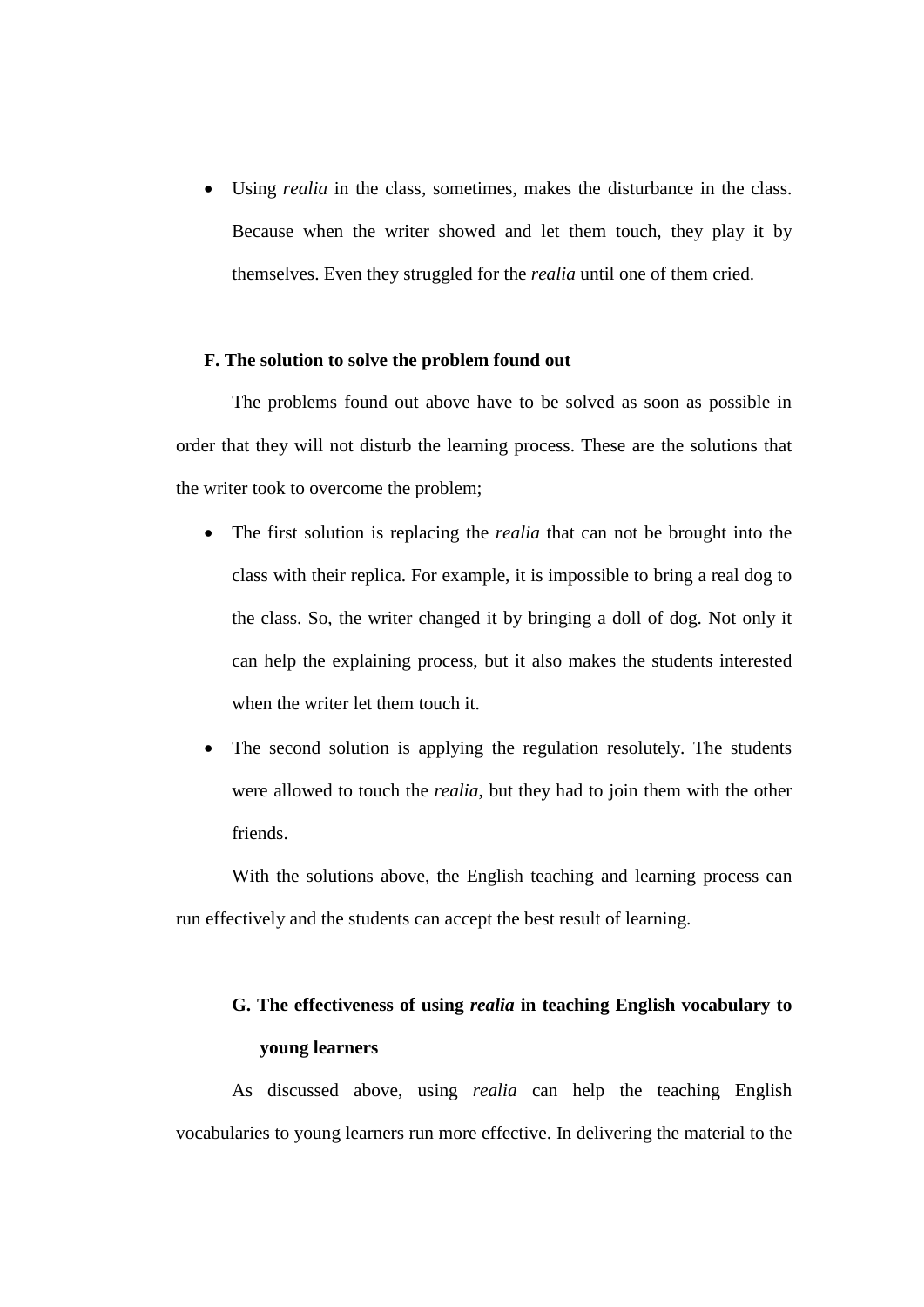students, *realia* can make the learning experience more memorable for them. The students also became more active in receiving information during the learning process because the roles of the student are also important to support the lesson.

By using *realia,* the students could recognize the things and remember the names easily. It means that they can absorb the material delivered better. Beside these, using *realia* can make the learning process more fun and attractive. As results, the students' interest to the lesson was increased and the boredom during the lesson can be avoided.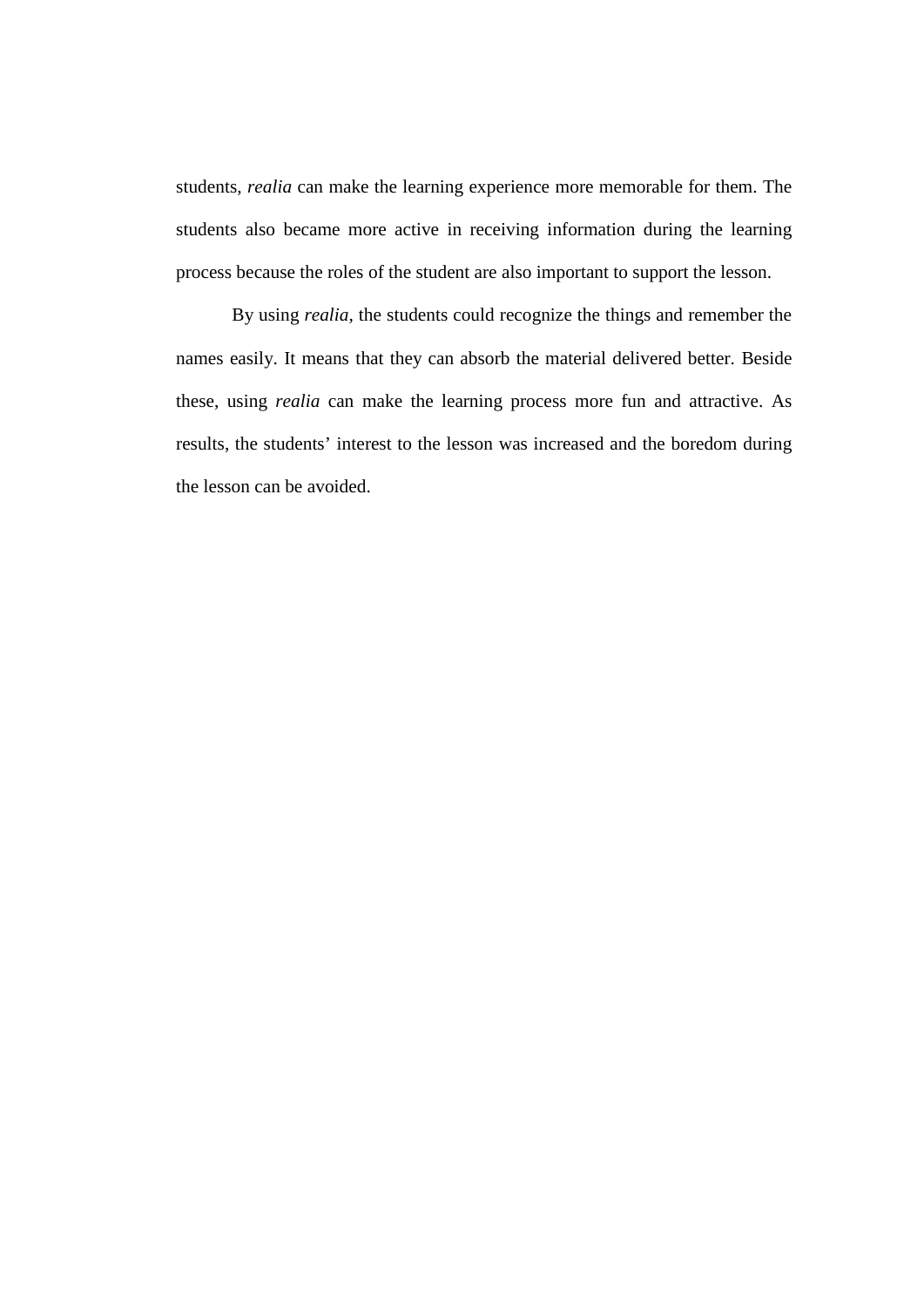#### **CHAPTER IV**

#### **CONCLUSIONS AND SUGGESTION**

#### **A. Conclusions**

Based on the discussion in the chapter III above, some conclusions can be drawn. They are:

- 1. The teaching and learning English vocabularies using *realia* consists of five steps. They are:
	- a. Greeting

In this section, the writer greeted the students in English sentence to make them enjoy joining the English lesson. Then, she checked the students' attendance by calling their names one by one.

b. Motivation strategies

This stage is warming up or BKOF. In the warming up, the writer gave some questions related to the topic to introduce the topic and to attract their attention to join the English lesson.

c. Presentation Strategies

The writer used *realia* to help the delivering process run effectively. *Realia* is more effective than picture. By using *realia,* the student could not only see the form of the thing, but also touch the real objects directly. She divided the presentation strategy into four sections. They are listening, speaking, reading and writing. All of these sections can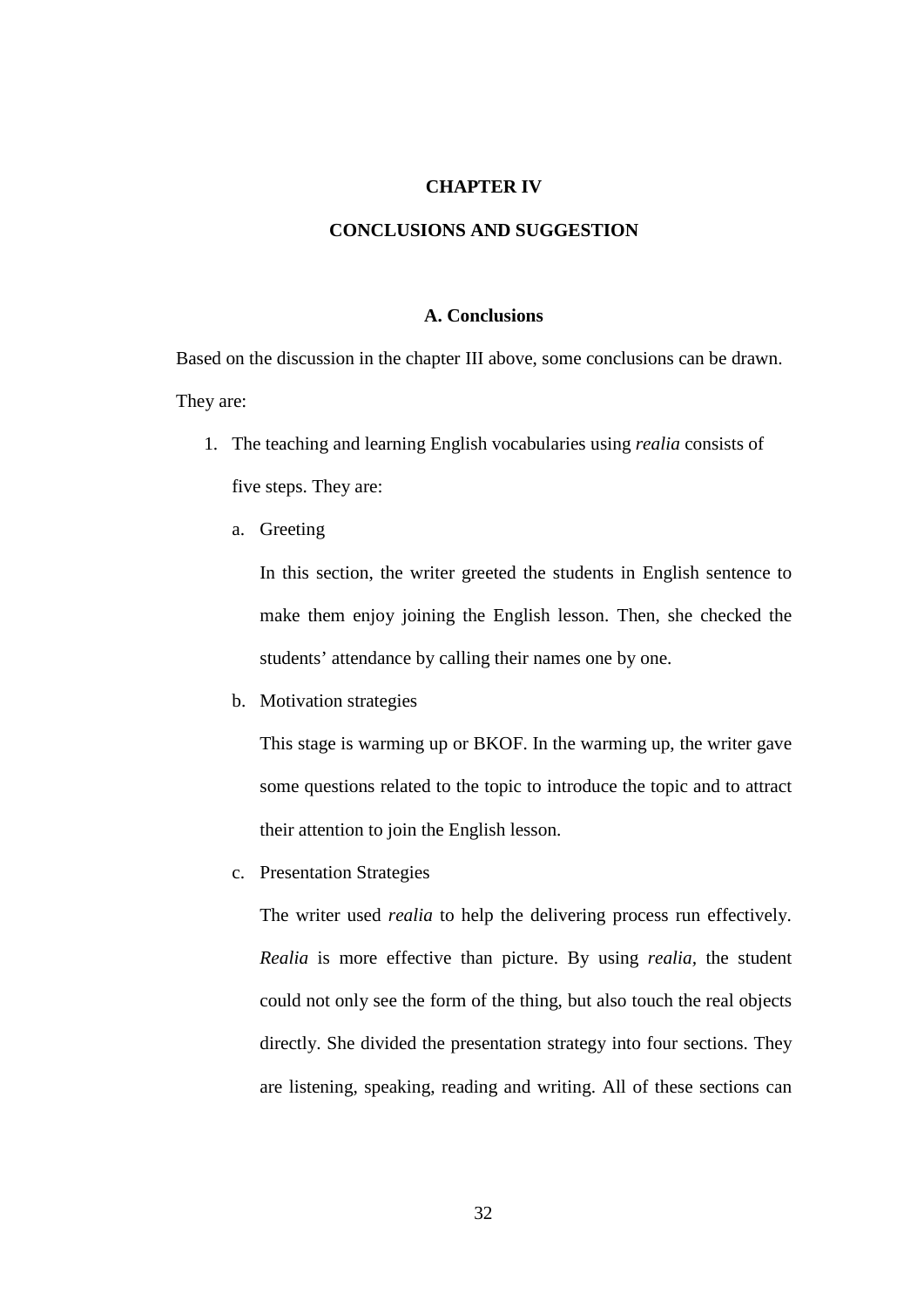help the student to understand better the material. The writer also kept their interest in joining the lesson by letting them to touch the *realia.*

d. Skill Practice

Skill practice is done to drill the students to practice what had been taught by the writer in pair or in group. In this stage, the writer decided to use game. It can make the student excited and increase their motivation to join the lesson and can avoid boredom of the students.

e. Assessment

Assessment is given to measure how far of the students understand the lesson individually, because in every learning process, it is expected that the learner get the best result of it. The writer gave some test in several forms as the assessment.

- 2. Using *Realia* in teaching English Vocabularies to the third students faced some difficulties. The difficulties lie in the fact that; not all the *realia* related to the topic could be brought into the classroom and that the students made disturbance due to they struggled the *realia.*
- 3. The difficulties of using *realia* in teaching English Vocabularies can be solved by using several solutions. They are; replacing the *realia* with their replica such as dolls and toys and applying the resolute regulation to the student during the lesson.
- 4. The effectiveness of using *realia* can be concluded as follows:
	- a. The learning experience became more memorable for the learner.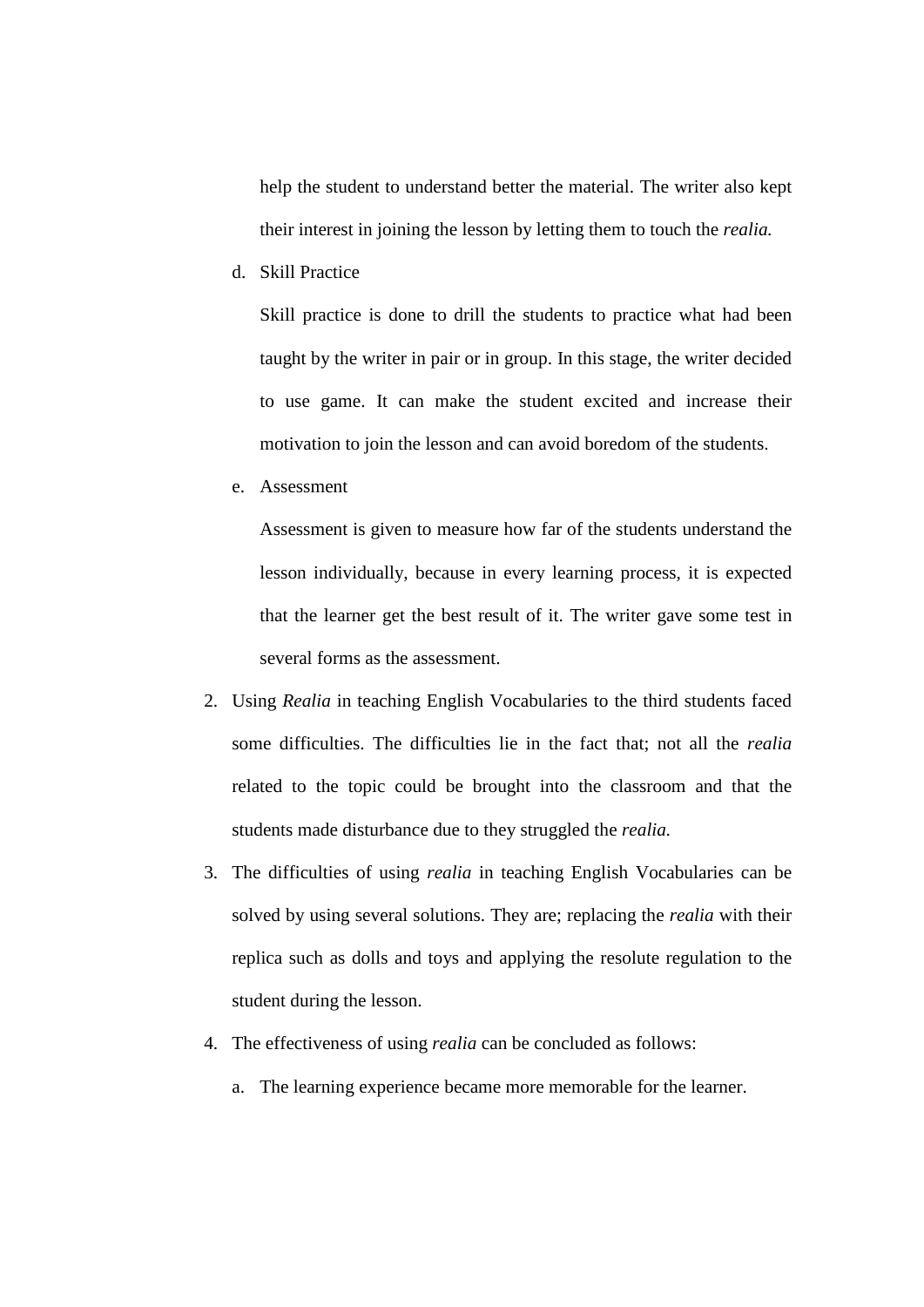- b. The students became more active in receiving information during the learning process because the roles of the student are also important to support the lesson.
- c. The students could recognize the things and remember the names easily.
- d. Their interest to the lesson was increased
- e. The boredom during the lesson can be avoided.

#### **B. Suggestions**

Based on the conclusion above, the following suggestions are prompted:

1. To SD N Bentakan I

It would be better if SD N Bentakan I provide the educational tool, especially for English learning, such as pictures of object, animal dolls, toys that can help the learning process of English and can improve the student understanding of English.

- 2. To English Diploma Program
	- a. The students

The students should be more creative in doing the job training, such as; creating some games, preparing some pictures or *realia*, etc.

b. The Lecturer

It is very suggested that the lecturer give more training about how to manage the children during the lesson. It is expected that by giving more training to the students, they can apply it and can do the job training better.